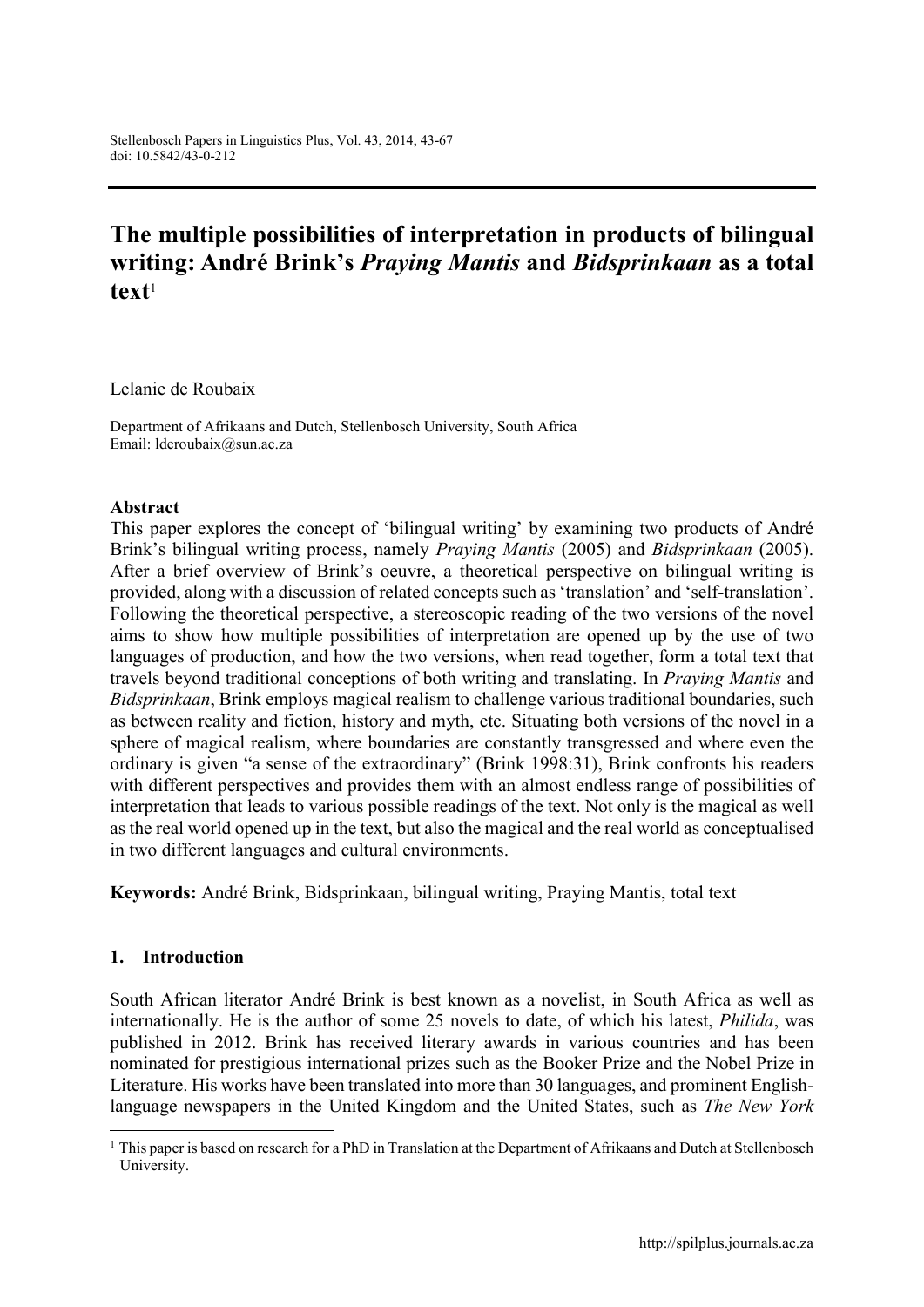*Times*, *The Guardian*, *The Telegraph* and *The Economist*, continue to publish reviews of Brink's novels as well as interviews with the author (cf., for instance, Dovey 2013, Day 2012, Flanery 2012, and Author Unknown 2012).

During the 1970s and 1980s especially, Brink was a well-known anti-apartheid political activist, and the novels he published during this time were mostly of a political nature. In 1973, Brink published *Kennis van die Aand* (lit. "Knowledge of the Evening"), a novel that tells the story of Joseph Malan, a black South African man awaiting his execution after having been found guilty of murdering the white woman with whom he had a relationship. The book was banned in South Africa under the Publications Act of 1962 due to, among other things, the depiction of a sexual relationship between a black man and a white woman, which was illegal in South Africa during that time. After it was banned, Brink decided to translate the novel into English and to approach an international publisher in order to enable him to keep writing and publishing. This decision resulted in the novel *Looking on Darkness* (1974), Brink's own English translation of *Kennis van die Aand*. This translation represents a new phase in Brink's writing process, given that after translating *Kennis van die Aand*, he has produced an English as well as an Afrikaans version of all of his novels. Although Brink initially self-translated (in the traditional sense of the word) his works, by first completing the Afrikaans version of a novel and subsequently translating it into English, this process started to evolve into one of simultaneous bilingual writing. Brink now writes both the Afrikaans and English versions of a novel at the same time, and creating the work in both languages has become part of his writing process<sup>2</sup>.

Brink continues to be one of the most respected figures in Afrikaans literary circles and enjoys international esteem as an award-winning author. His significant contribution to Afrikaans literature and his role as an anti-apartheid activist played important parts in establishing his privileged position, and many critics are of the opinion that Brink continues to add important works of literature to an impressive oeuvre. In a review of Brink's Afrikaans novel *Bidsprinkaan*, Painter (2005) states that Brink deserves all the attention that this novel, as well as Brink's career in general, has received. According to Painter (2005), Brink not only helped shape Afrikaans literary prose, but, through his creative works, reviews and translations, he significantly broadened the frame of reference of his readers by consistently challenging the political imagination and sensitivity of white Afrikaans readers in particular. In his novels, Brink has not only challenged his readers with regard to political and social issues, but also Afrikaans literary conventions. Constantly reinventing his literary and narrative styles and techniques in order to challenge and explore limits and possibilities of writing and fiction, Brink has employed various literary styles in his novels over the years.

This paper will focus on Brink's *Praying Mantis* (2005) and *Bidsprinkaan* (2005), the English and Afrikaans versions of his novel, both of which are products of a bilingual writing process<sup>3</sup>. Firstly, a theoretical perspective of bilingual writing will be provided, focusing on experiences of bilingual writers and common features of bilingual texts, such as hybridity and multiple

1

<sup>&</sup>lt;sup>2</sup> For accounts of Brink's writing process as well as his own perspective on how he writes, see, for instance, Brink's account in Viljoen (2005), as well as De Roubaix (2012).

<sup>3</sup> Brink's texts *Praying Mantis* and *Bidsprinkaan* are viewed and published as two autonomous novels. For terminological consistency however, since it is my argument in this paper that these two novels should be considered one "total text", I refer to *Praying Mantis* as the "English version" of the novel and to *Bidsprinkaan*  as the "Afrikaans version".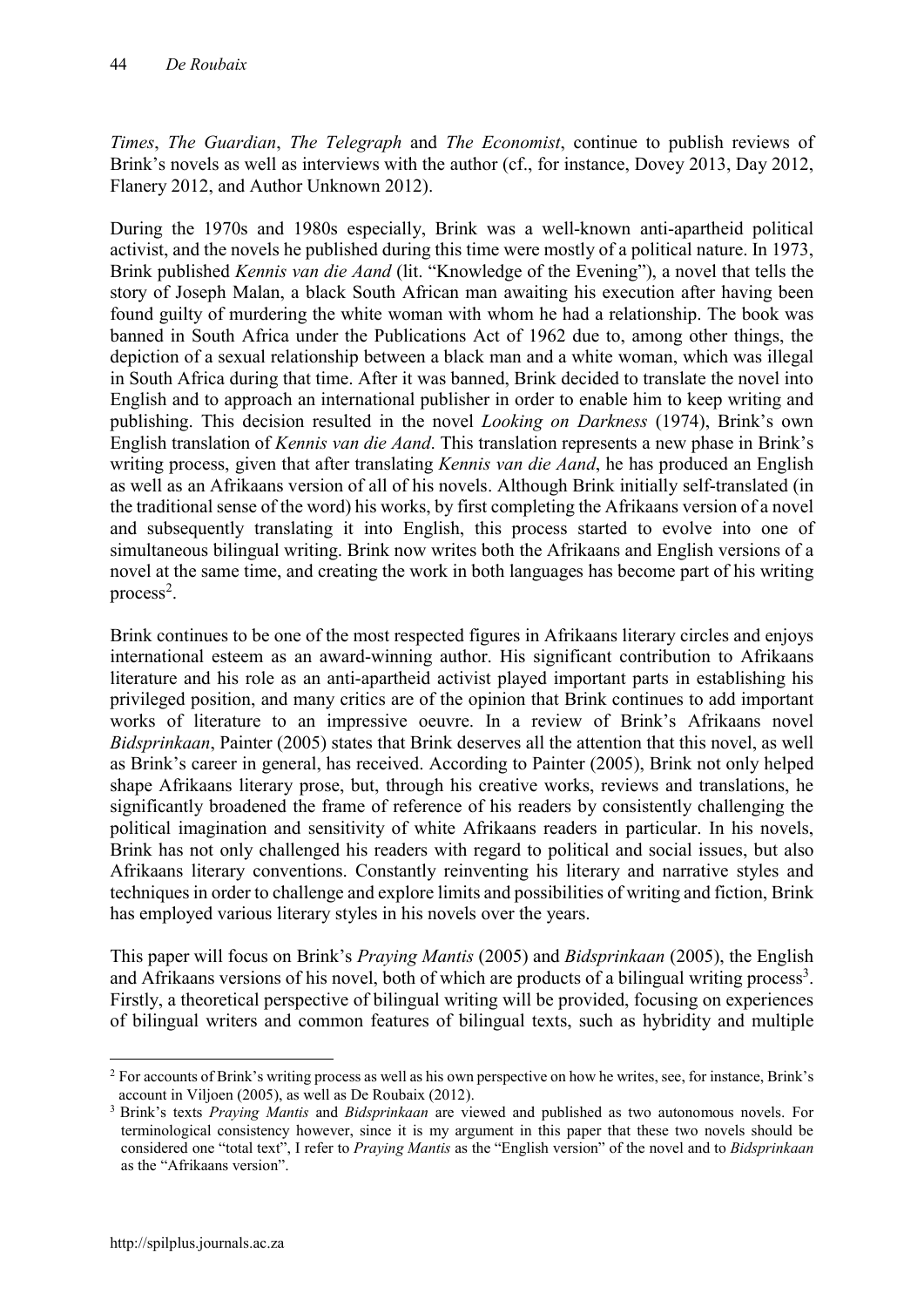possibilities of interpretation. Following the theoretical perspective, *Praying Mantis* and *Bidsprinkaan* will be read stereoscopically with the aim of showing, by discussing examples from both versions of the text, how multiple possibilities of interpretation are opened up by the use of two languages. A discussion following the textual examples indicates how the two versions, when read together, form a total text that travels beyond traditional notions of both writing and translating and that challenges readers to do the same. The paper concludes with final remarks on bilingual writing and the notion of a 'total text'.

## 2. Theoretical perspective

Krause (2007:150) argues that "the very possibility of self-translation demands certain sociocultural attributes", citing bilingualism and biculturalism as preconditions for self-translation. The term "self-translation", as used by Krause and as it will be used in this paper, refers to a process by which "the author of a literary text completed in one language subsequently reproduces it in a second language" (Whyte  $2002:64$ )<sup>4</sup>, or the product resulting from such a process. Krause's argument, that self-translation as a process requires a bilingual and bicultural author, could also be said to hold true for bilingual writing. Bilingual writing can be defined as the practice of writing in which an author creates two versions of a text in two languages at the same time. The term can be likened to the notion of 'dual creation', used by Beaujour (1989) to refer to Samuel Beckett's bilingual works. According to Beaujour (1989:112), Beckett "practiced something that is in fact a kind of dual creation" when he translated his own works. The term "dual creation" emphasises the idea that both texts are autonomous creative works produced by the author, rather than one being a translation of the other (also cf. Krause 2007:161). Dual creations or products of bilingual writing therefore "render the distinction between original writing and translation impossible" (Krause 2007:161).

Although emphasising bilingualism and biculturalism with reference to self-translation and bilingual writing might appear redundant at first glance, focusing on these characteristics of self-translators and bilingual writers becomes particularly important when studying products of self-translation or bilingual writing. The notions of 'bilingualism' and 'biculturalism' also accentuate various problems faced by self-translators or bilingual writers, and these problems or challenges often find their way into the texts produced by these authors. Anita Desai (2003:13), for instance, recounts her initial reactions to life in America as a state of continuous confusion: "I found it hard to understand what was said to me, and people found it equally hard to understand me. […] Also I found that I laughed at things others considered serious and that they spoke at length of matters I would not think of divulging in public. I was a foreigner". Many other self-translators or bilingual writers recount similar experiences of displacement and feeling lost in a new linguistic and cultural environment, especially initially.

For some authors who negotiate bilingualism and biculturalism, a more positive experience of living in two languages and cultures seem to arise eventually. Ursula Hegi (1997), who has written about her experience of being German in America, says that being bilingual is "a deeper way of seeing". This sense of heightened awareness of cultures, languages, identities, and all of the interplays between them, is often alluded to by self-translators and bilingual writers, as

**<sup>.</sup>** <sup>4</sup> Providing a detailed account of self-translation and/or bilingual writing falls beyond the scope of this paper. For a comprehensive overview of the history and theory of self-translation, see, for instance, Hokenson and Munson (2007) and Grutman (2009). For recent accounts of the study of self-translation and bilingual writing, see, for instance, Boyden and De Bleeker (2013) and Cordingley (2013).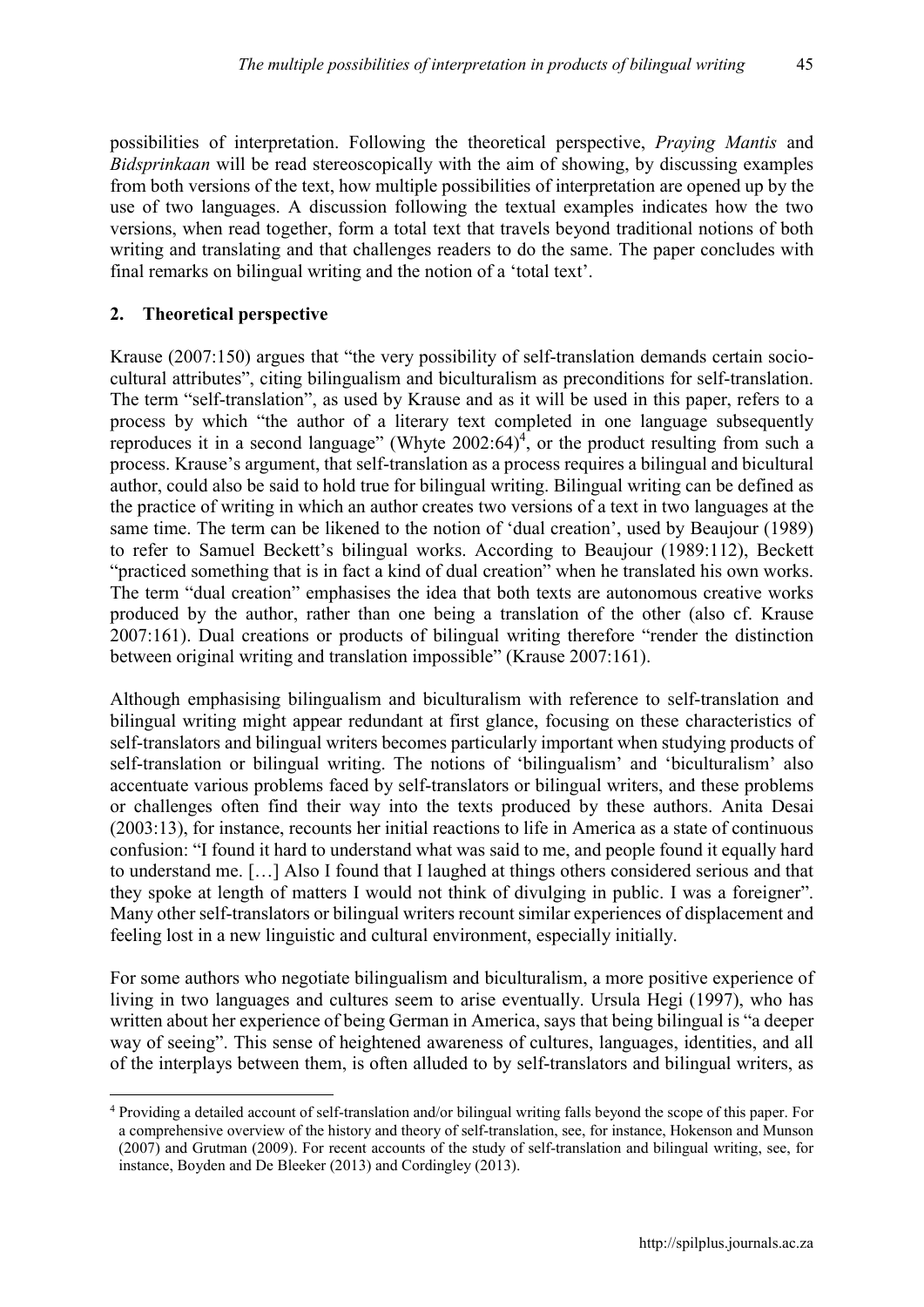well as by migrant writers. According to Ariel Dorfman (2003:30), for instance, "all migrants through history have invariably transferred with them the syllables and significances enclosed in the language they learned as they grew". The constant challenge of having to negotiate their entire existence and their identity in (at least) two languages and two cultures not only causes various problems and crises in the lives of bilingual authors, but it can also sharpen their awareness of languages and cultures. Perhaps one of their biggest challenges can be said to eventually become one of their most valuable abilities.

Assia Djebar (2003:20), an Algerian novelist writing in French, has come to think of language and writing as part of her identity:

> I present myself first as a writer, a novelist, as if the act of writing, when it is daily, solitary to the point of asceticism, might come to modify the weight of belonging. Because identity is not made up of only paper or blood but also of *language*. And if it seems that language, as is frequently said, is a "means of communication," it is above all for me as a writer, a "means of transformation," insofar as I practice writing as an *adventure*.

The multiplicity of identity, and especially the fluidity of it, is also discussed by Nayak. According to him, any notion of identity, whether it be cultural, political, national, etc., in a postmodern, postcolonial world "is a fluid one and is in a constant state of flux" (Nayak 2010:43). This also holds true for the identity of the writer, and Nayak (2010) emphasises that "the postcolonial critic needs to be aware of the fluidity of identities and the constant mingling of identities which leads to an "in-between" identity that challenges the notion of an authentic national/cultural/literary identity". For Nayak (2010:43):

> [i]t is when such a postcolonial perspective is brought forth that the importance of a bilingual writer in a multi-cultural and multilinguistic framework […] can be properly understood. The bilingual writer, by his very linguistic choice is a testimony to the postcolonial experience of hybridity that deconstructs the notion of polarities and binaries and embodies the existence of a 'third space' (Bhabha 1994:37) that is not limited by historically illinformed identity politics.

It is not the aim of this paper to delve into postcolonial or cultural theories of translation, but Nayak's (2010) assertion is of particular significance. Bilingual writers, occupying spaces between two languages and cultures, create texts that call for readers, especially critics, to be aware of their in-between positions. Perceiving an "original" or "translation" created by a bilingual writer as the sole or as an autonomous version of a text fails to recognise the multicultural and multilingual framework within which the text was created and is situated.

According to Gaddis Rose (1997:7), a translation "proclaims that this is what the work in question meant to that translator on the date he or she declared the translation finished. It marks an understanding that is time-bound or ideology-cued."<sup>5</sup> The finished translation product

1

 $<sup>5</sup>$  The notion of translation as interpretation comes to mind here, as well as considerations of agency and the power</sup> of the translator.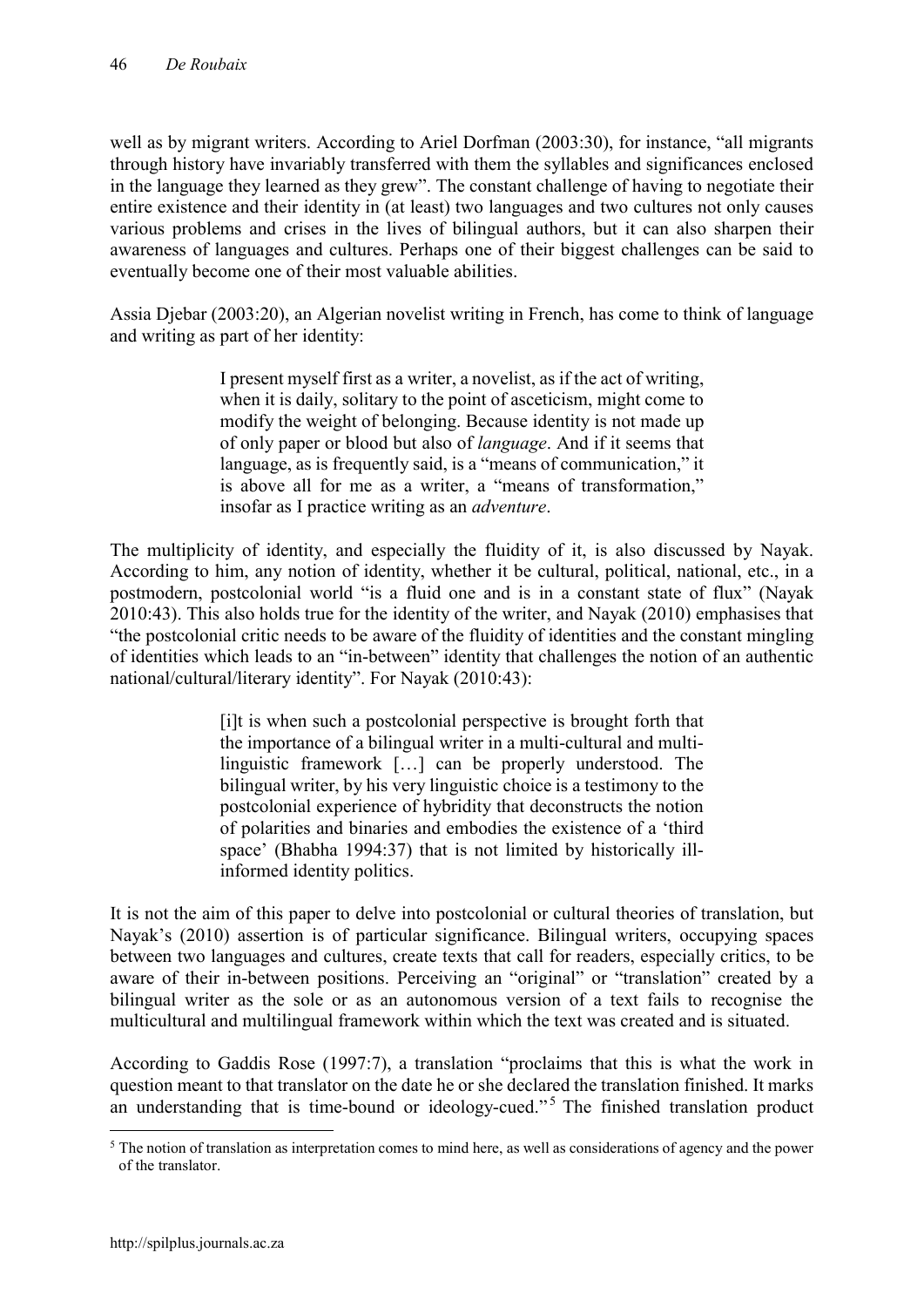represents the translator's interpretation of (the meaning of) a text, and that product is likely to be marketed and read as the original author's work in the new language. In the case of selftranslation and bilingual writing, the situation is altered; the new version of the text created by the author represents the author's interpretation of (the meaning of) the text in a different language.

Gaddis Rose (1997) uses the notion of 'stereoscopic reading' to emphasise the importance of reading a source text alongside its translation(s). She ascribes the term "stereoscopic reading" to Joanne Englebert, and defines it as follows: "It means simply using both the original language text and one (or more) translations while reading and teaching. Stereoscopic reading makes it possible to intuit and reason out the interliminal" (1997:90). For Gaddis Rose (1997:7), stereoscopic reading is essential, since:

> [i]f we do not juxtapose a work and the translations it elicits, we risk missing many a gift inside the borders. Each phrase, each sentence, each paragraph has a boundary that is more a threshold than a barrier. Those are the boundaries of the original, the text as first composed and those of its counterparts in translation. Each boundary can be crossed inasmuch as a threshold provides an entry.

These "thresholds", as Gaddis Rose describes the possible interpretations of a (part of a) text, creates a space for readers to bring their own worlds of experience and frames of reference to the text and to construe their own interpretations. When considering stereoscopic reading in the case of self-translation or bilingual writing, the question arises as to how the author's interpretation of the text in a new language influences the possibilities of interpretation. Gaddis Rose (1997:36) uses Baudelaire's translation of Poe as a case study to examine how the presence of an authoritative translator influences the reader's response:

> As a reader, Baudelaire has so much authority that we may feel initially that this is the only authentic expansion of Poe's text. But what Baudelaire has provided in fact is another set of bornes [sic] for our own interliminal spaces.

Translators, as readers, bring to the text their worlds of experience and frames of reference which form the basis of their interpretations of the text. A translator's version of a text could thus present the reader with an additional interpretation – it could open up the text to more possibilities and expand the original. Even in the case of an authoritative translator, as Gaddis Rose argues, this is possible as a translation produced by a well-known translator will not limit readers' interpretations of a text, but could rather create for the reader additional possibilities of interpretation.

With reference to self-translation and bilingual writing, the question then arises as to whether a "translation"<sup>6</sup> created by the author could equally achieve this opening up of the text for the reader, or whether an author's own translation deprives the reader of an interpretation by

<sup>1</sup>  $6$  I use the word "translation" here, but I am referring to any version(s) of a text created by the author, such as two products of a bilingual writing process, even if they may not be viewed as "translations" in the traditional sense of the word.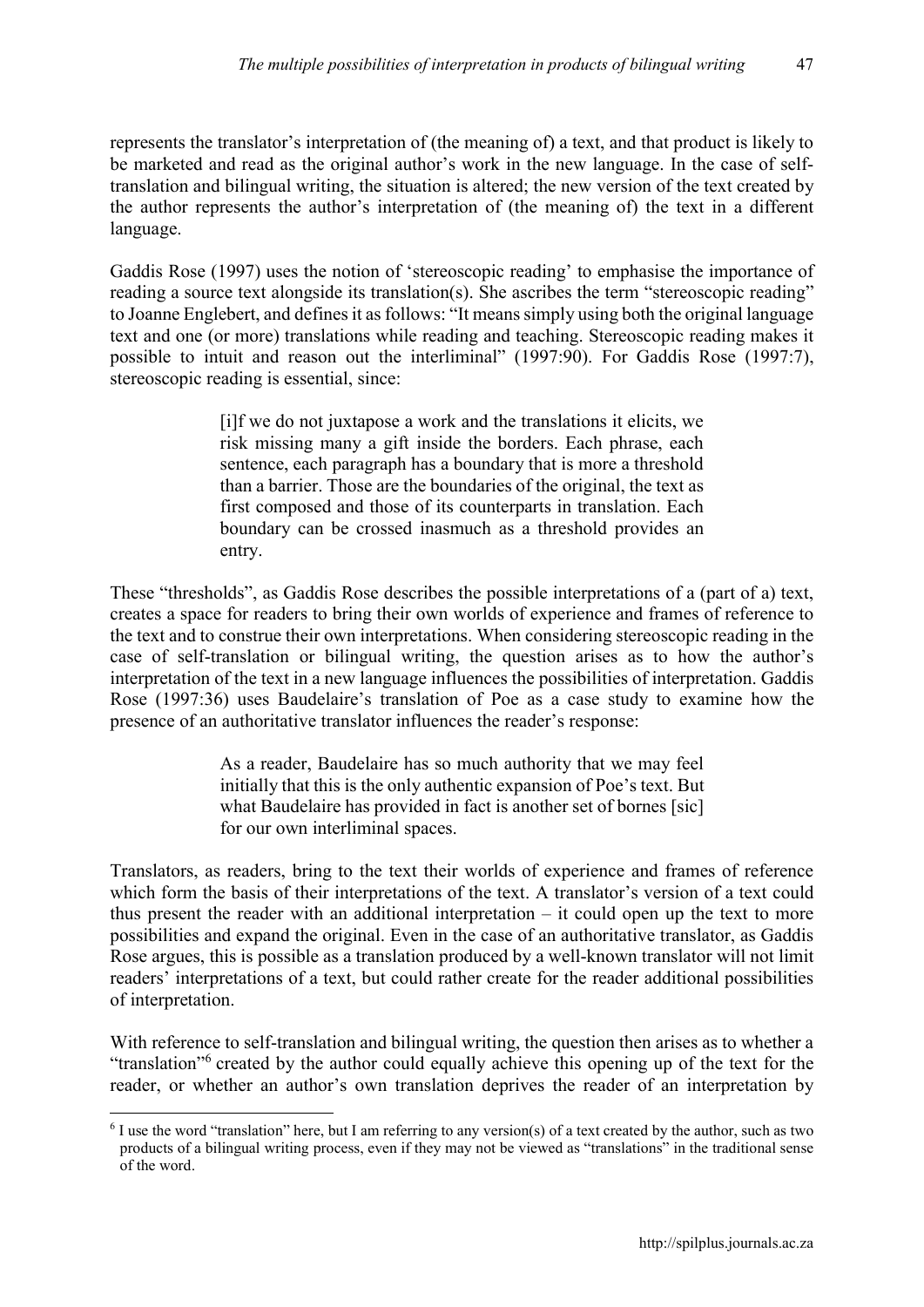another person – a translator – that would stem from a different world of experience. This is linked to the question of whether authors are the best or ideal translators of their own work (cf. Krause 2007:167). This question is examined further in section 4 but, in my opinion, the (rare) stereoscopic reader can in fact gain from reading two versions of a text created by the author, since such readers become privy to another interpretation imagined and intended by the author him-/herself. Since self-translators and bilingual writers are generally believed to take more liberties with their own texts than translators will with the works of other authors (cf. Boyden and De Bleeker 2013:180), products of self-translations and bilingual writing often constitute significantly different versions of the same text. In this regard, the stereoscopic reader gains access to a broader story-world than the one represented in one version of a text.

Cordingley (2013:3) emphasises the hybridity of cultures and claims that writers who selftranslate are especially aware of "both the hybridity of the culture(s) s/he is writing within and of her or his own writing". The same can be said of bilingual writers. Because self-translators and bilingual writers are able to expertly function in more than one language and culture, they are constantly aware of the interplay between the two languages and cultures. Consequently, Cordingley (2013:3) argues that "self-translators share with many other writers from the margins the tendency to subvert the possibility that their writing affirms a singular national culture or literature". This heightened awareness of hybridity is often also textually realised in the works of self-translators and bilingual writers whose literary scenarios typically include "wanderers and their confrontations with the limits of language(s), characters who are faced with their doubles, identities which morph with the use of different languages, the mystery and frustration of the untranslatable or that which falls between the cracks when two cultures meet" (Cordingley 2013:3). This description is particularly relevant with reference to *Praying Mantis*  and *Bidsprinkaan*, since the main character is challenged with almost exactly these problems, as will be discussed in following sections.

It becomes evident, then, that hybridity characterises not only the external and textual environments of self-translators and bilingual writers, "but the internal bilingual and bicultural space out of which their creativity emerges" (Cordingley 2013:3). Fitch (1988:158) phrases it as follows: "The bilingual writer is not merely aware of the existence of a multiplicity of tongues but lives in the continual presence of this awareness during the very act of writing". In the case of Brink, he frequently explores such multiplicities in terms of the limits of narration. Brink's novels often have different voices telling different versions of the same stories, especially when he employs fiction to write or rewrite history. The "typically postmodern phenomenon" of "[the] blurring of borderlines between history and storytelling" is also considered one of the key features of Brink's post-apartheid novels (Kauer 2007:57).

In *Praying Mantis* and *Bidsprinkaan*, Brink employs clashing narrative perspectives, and some stories in different parts of the two versions contradict one another. For Brink, these conflicting stories, and especially the possibility of conceiving of them, are of essential importance (cf. Brand 2005:15). In the opening sentence of the novel, the reader is told that Cupido Cockroach, the main character, was not born but "hatched from the stories" his mother told about him. Different accounts of his birth are then provided, and already in the very first sentence of the novel, the reader is prompted to consider various alternatives in the interpretation of an event. Burger (2007:82) points out that the possibility that everything can be called into existence by narration is often addressed throughout Brink's oeuvre.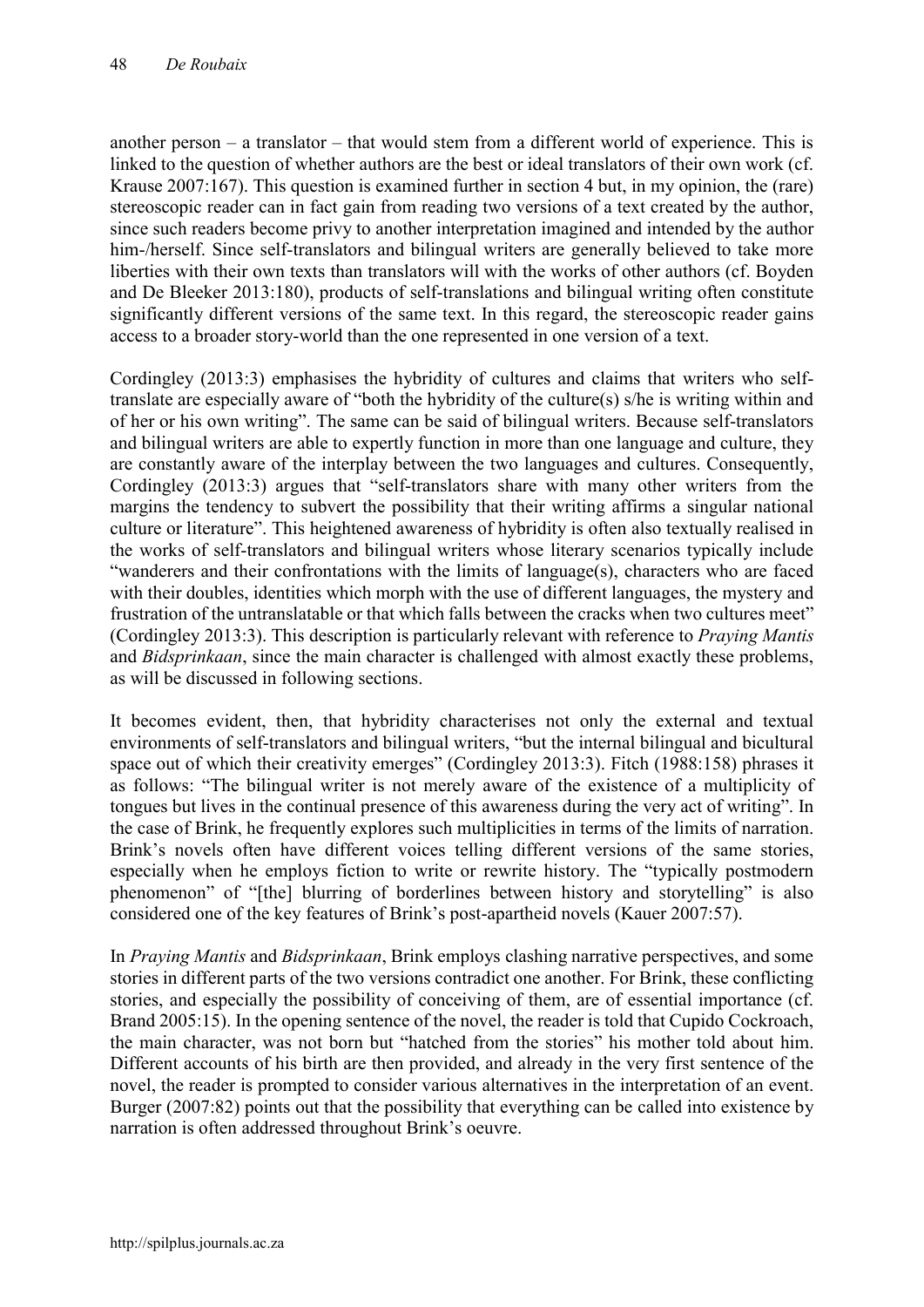According to Bowers (2004:57), "[…] the need to reconsider [South Africa's] history and its mythologies in the light of the nation's new post-apartheid political conditions provide a motivation for Afrikaner writers to employ magical realist techniques". Bowers (2004) claims that Brink has played an important role in establishing magical realism in both Afrikaans and English literature. She argues that Brink's novels *Imaginings of Sand* (1996) and *Devil's Valley*  (1998), specifically, "are attempts to rethink the position of Afrikaners in the new cross-cultural

South Africa, particularly in relation to the denial of influence of indigenous African myth in a mainly strict protestant Christian context". *Bidsprinkaan* and *Praying Mantis* can, in my opinion, be added to this list, even though they might not have been written in a period when "cross-cultural South Africa" could be said to be "new". The relationship between the Christian missionaries and the indigenous African inhabitants not only forms the basis of the storyline, but in the magical realistic narrative style it becomes the story used by Brink to address complex interplays between religion and tradition, history and myth, truth and fiction, etc.

One of the effects of the use of magical realism in the novel is that there is a constant interplay between the real world and the supernatural world, and between what is real and what is imagined. As such, a shadow of the supernatural world seems often to be present in references to the real world, and depictions of the real world frequently carry with them a hint of the supernatural. An example from the English version that depicts this presence of the extraordinary in the ordinary is where the reverend, James Read, after a conversation with Cupido about faith, describes Cupido walking away from him as follows (Brink 2005:157):

> He walked away, into the sun. It was shining directly in my eyes, so I could only see his slight, angular silhouette – resembling some stick insect, a grasshopper or a harvester cricket or a mantis perhaps – as it dwindled into the distance, a small cloud of dust surrounding his head like a halo. A most curious impression, as if he did not so much move towards the sun as right into it. Until he disappeared in the blinding blaze.

Brink's use of magical realism in *Praying Mantis* and *Bidsprinkaan*<sup>7</sup> provides almost endless possibilities for narration as well as for interpretation. One of the key features of magical realism, the "matter-of-fact, realist tone of its narrative when presenting magical happenings" (Bowers 2004:3), is a common narrative strategy used in *Praying Mantis* and *Bidsprinkaan*. By creating a text that "naturalises the supernatural, integrating fantastic or mythical features smoothly into the otherwise realistic momentum of the narrative" (Warnes 2009:151), Brink blurs the boundaries between real and imagined, story and history. According to Burger (2007:85), the magical-realistic narrative style in which the unbelievable combines with the believable and is narrated in a tone of realism, leads to an increased awareness of the possibilities of narration. Furthermore, magical realism in the text undermines the notion that rationality is the only way in which the world can be investigated and understood (Burger 2007:85). In addition to the multiple layers of interpretation created by Brink's use of magical realism, simultaneously writing the text in two languages is likely to add further possibilities of meaning and interpretation, a possibility that will be investigated by stereoscopically reading *Praying Mantis* and *Bidsprinkaan*.

 $\overline{a}$ <sup>7</sup> Brink's use of magical realism has received mixed reviews (cf., for instance, Visagie 2005, Roos 2007).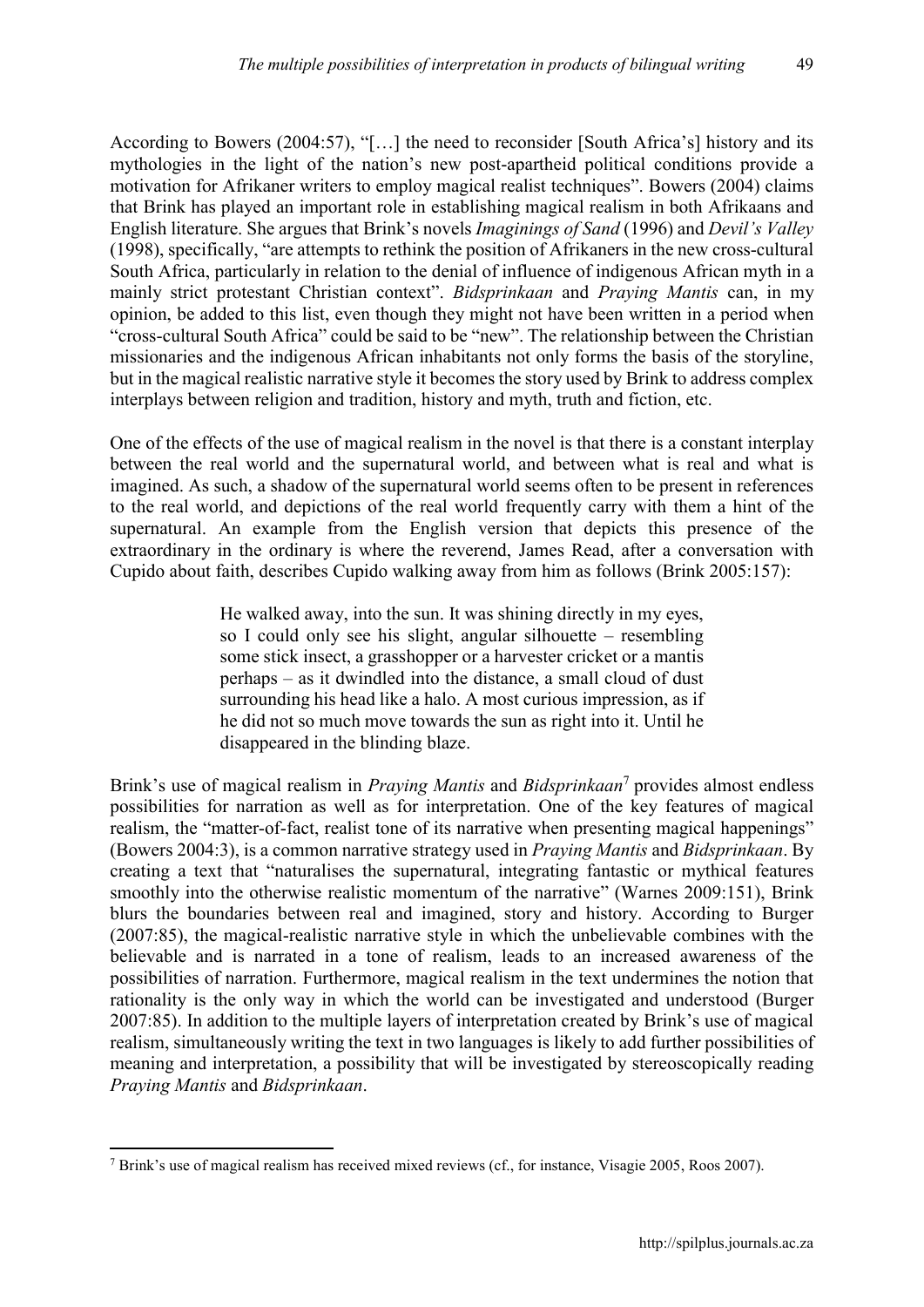## 3. A stereoscopic reading of *Praying Mantis* and *Bidsprinkaan*

## 3.1 Background of the story

*Praying Mantis* (and *Bidsprinkaan*) is the story of the colourful character Cupido Cockroach, a historical Khoi native. The novel recounts his life story, from his magical birth – he wasn't born, but "hatched from the stories" told about him (Brink 2005b) – and early years to his first encounter with Christianity, his struggles with the oppositions between his culture and Christianity, and his experiences after becoming the first Hottentot to be sworn in as a missionary. Brink employs magical realism and, at times, an almost surrealist style (cf. Painter 2005) to emphasise various dichotomies, such as between fact and fiction, reality and imagination, scientific historiography and oral tradition (cf. Brand 2005:15), and history and memory. In the novel, constant tensions between local spirituality and Christianity, between oral tradition and the written word, between native and colonial (cf. Painter 2005), form the central themes that challenge the characters as well as the reader.

A stereoscopic reading of the Afrikaans and English<sup>8</sup> versions of the novel proves to be a functional experiment that highlights a number of particularly interesting aspects of both versions as well as the creative process<sup>9</sup>. Starting with the paratexts<sup>10</sup>, the titles of the two versions of the novel, specifically the subtitle of the Afrikaans version, represents one of the first and most notable differences between the two versions. The main titles, *Bidsprinkaan* and *Praying Mantis*, are the Afrikaans and English names of the insect to which they refer. Both words have a religious connotation: "praying" in English and "bid" in Afrikaans<sup>11</sup>. The Afrikaans version then has the subtitle, *'n Ware storie* ('A true story'), which does not occur in the English version. Brink has said that he had originally wanted the subtitle *A true story* to be included in the English version as well, but his publishers discouraged this. Apparently, they were worried that the committee awarding the Booker Prize would not accept the novel as fiction if it had the subtitle of *A true story* (cf. Brand 2005). The English version has the phrase "a novel" as a kind of metatextual subtitle instead. The subtitle of the Afrikaans version, even with the paradox of "true story", immediately frames this version as historical fiction and lends a sense of reality to the events in the text. A reader examining the titles of both versions of the novel, who might not be familiar with the reasoning behind excluding the subtitle *A true story* from the English version, might wonder about this considerable difference between the two versions. This then leads to the question of whether the subtitle influences the perspective from which the reader approaches the text, and if a reader confronted with both versions of a subtitle might look for differences between the two versions that point back to the differences between the subtitles.

<sup>1</sup> <sup>8</sup> The specific editions of *Bidsprinkaan* and *Praying Mantis* used for the analysis are listed in the bibliography. It did not fall within the scope of this paper to compare different editions of both versions of the novel, but further research on the topic might provide interesting insights, especially with reference to paratextual elements.

<sup>&</sup>lt;sup>9</sup> Due to limitations of space, the stereoscopic reading will not be conducted as a systematic analysis of both versions. Instead, the titles of and relevant examples from both versions will be discussed in order to give an indication of some of the differences in the two versions of the text. The focus is especially on differences between *Bidsprinkaan* and *Praying Mantis* that could give rise to different interpretations, as the main aim of this article is to establish whether the two versions could be said to constitute a total text that is "more than the sum of its parts" (Brink 1998:31).

<sup>&</sup>lt;sup>10</sup> See Genette (1997) for a definition of "paratext".

 $11$  The name of the praying mantis alludes to the physical appearance of the insect – its front legs are often folded together in a prayer-like fashion.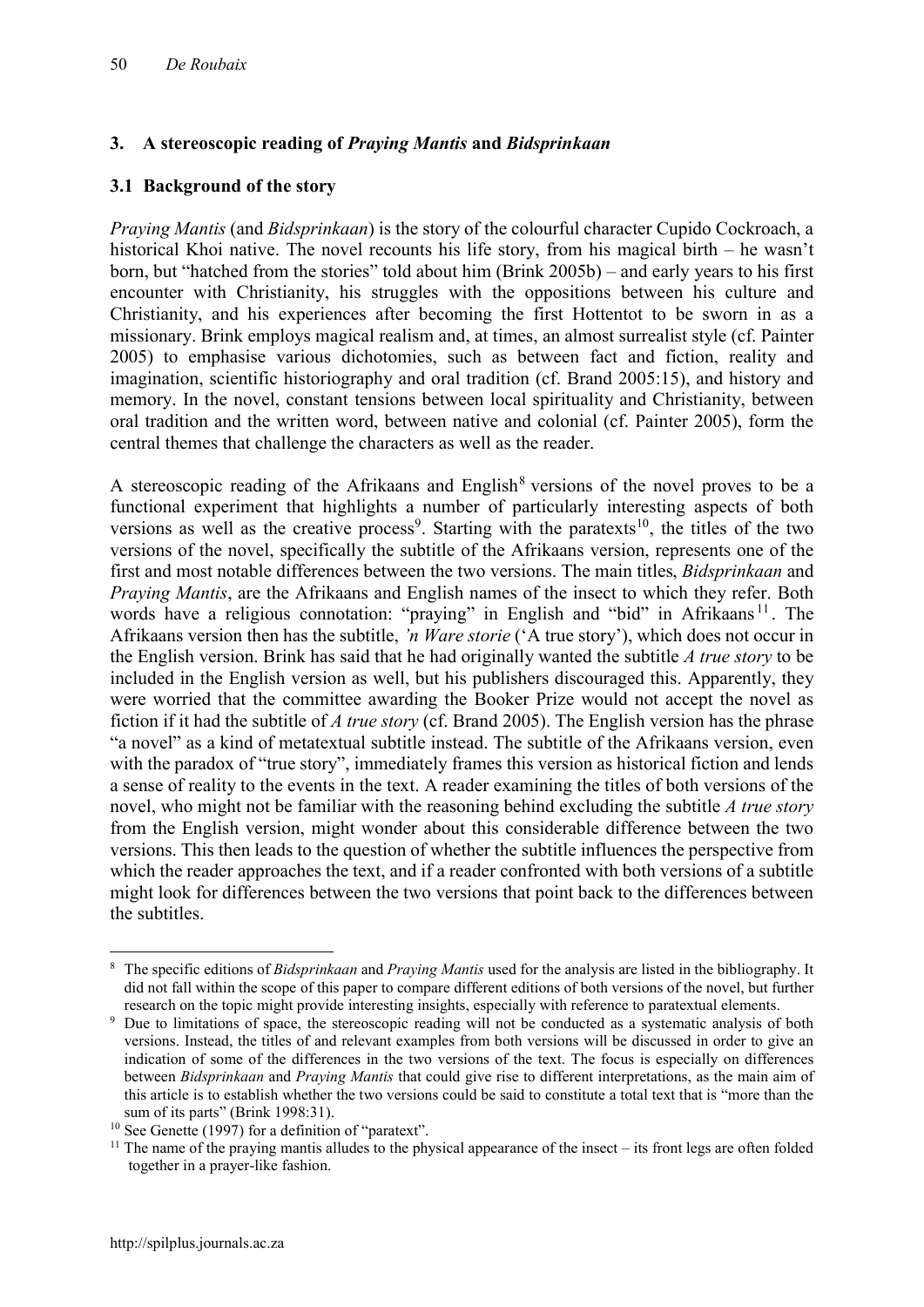The sense of reality and historical factuality alluded to by the Afrikaans subtitle (*'n Ware storie*) is reinforced by the text on the blurb of the Afrikaans version, of which the first sentence reads "Dokumente vermeld dat Kupido Kakkerlak omstreeks 1760 tot 1825 geleef het" ('Documents state that Cupido Cockroach lived from approximately 1760 to 1825'). Conversely, the blurb of the English version focuses on summarising the rather dramatic life of Cupido Cockroach, and does not include a reference to historical documents. In the final paragraph of the blurb, however, the reader is made aware of the historical basis of the novel: "In a heady mixture of comedy and tragedy, the real and the mystical, *Praying Mantis* explores through the historical figure of Cupido Cockroach the origins of racial tension in the shadowlands between myth and history" (Brink 2005b). This last sentence effectively introduces the reader to the magical realist style of the novel, where the "shadowlands", the boundaries between myth and history, fact and fiction, etc., become the space in which everything takes place.

According to Beaujour (1989), self-translation "makes a text retrospectively incomplete" and therefore "both versions [of a text] become avatars of a hypothetical total text in which the versions in both languages would rejoin one another and be reconciled". This idea could also be applied to bilingual writing, and a stereoscopic reading of *Praying Mantis* and *Bidsprinkaan*  will serve to explore the notion of a 'hypothetical total text'. In the following section, a stereoscopic reading of *Bidsprinkaan* and *Praying Mantis* will be conducted. This reading will focus on comparisons of the portrayal of cultural customs, characterisation and the recounting of events in the two versions of the novel. The aim here is not to conduct an in-depth microlevel analysis of word choices, syntactic patterns, style, shifts, etc. Rather, the goal is to attempt to establish whether a stereoscopic reading of the two versions of the text is functional, whether it can lead to insights regarding the relationship and interplay between these parallel versions, and whether it can be said that a "hypothetical total text" exists.

## 3.1.1 Cultural customs and beliefs of the Khoi

Cupido Cockroach is a Khoi native and the customs, beliefs and traditions of the Khoi play an important role in the novel. One of the central tensions in the narrative rests on the contrast between the Khoi culture and traditions, and western – especially Christian – religion. Cupido grapples with abandoning his traditional cultural customs and beliefs in favour of Christianity, and the implications that his conversion to Christianity has not only for himself, but also for his family. Brink's use of magical realism highlights the mystical nature of the Khoi culture and constantly challenges the reader to adjust to new perspectives – different ways of looking at the world, religion, history, etc. The novel begins with the story of how Cupido Cockroach was born, a story of which multiple accounts exist. According to one account of his birth, Cupido was a twin – the weaker one – and in keeping with Khoi custom, he was left out in the veld after birth so that wild animals could dispose of him. While lying in the veld, an eagle snatched him up and later dropped him somewhere far away. When the eagle dropped him, Cupido fell into the lap of the woman who would become his mother.

## *Praying Mantis* (2005:3-4)

Many of her listeners favoured the version that Cupido had been one of twins and, being very obviously the weaker of the two, had been laid out in the veld **according** to the immemorial custom of the Khoikhoin (or, as they were commonly known late in the eighteenth century where it happened, the Hottentots). At some stage, the story goes, an eagle came diving down from the heavens, a magnificent bateleur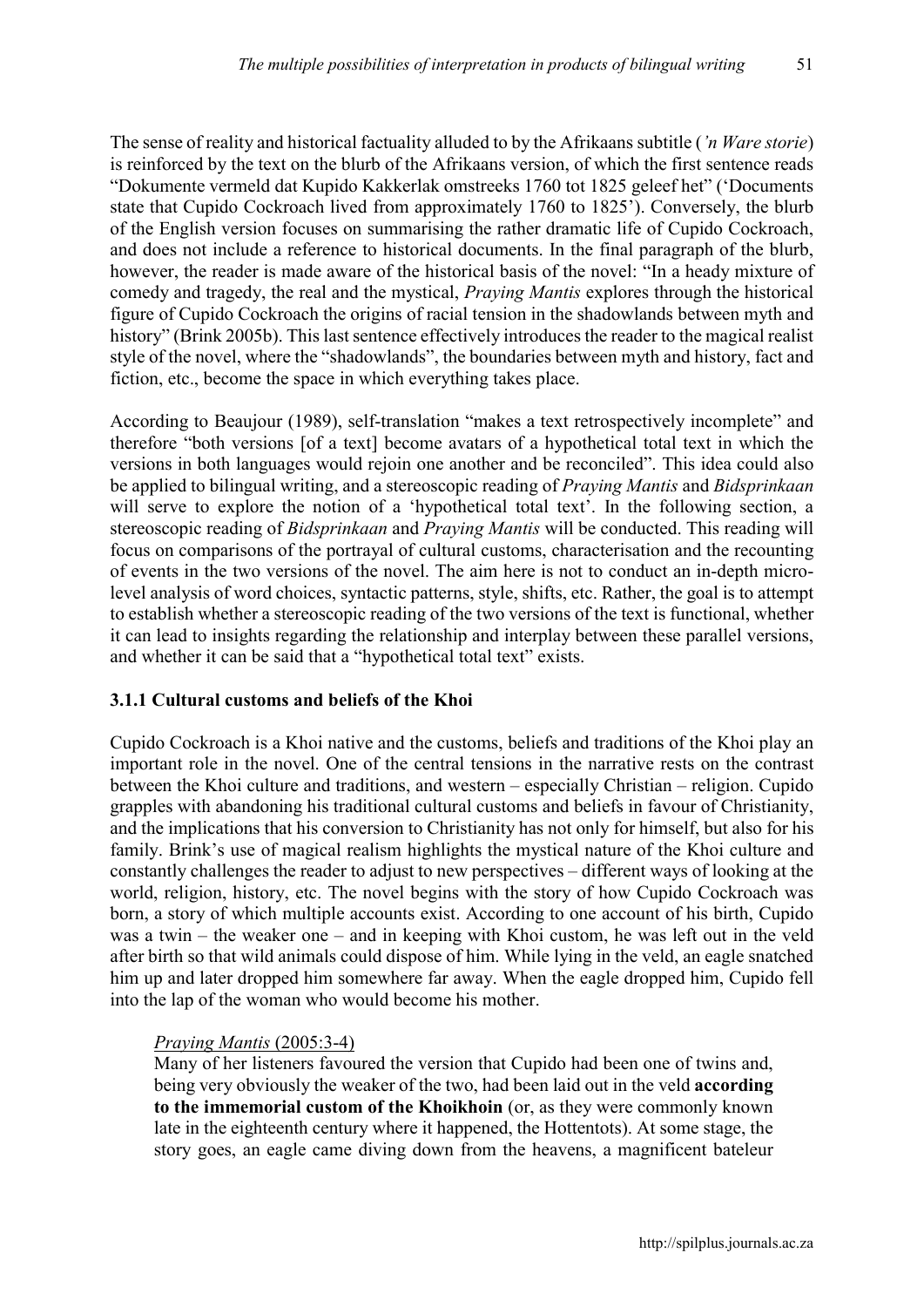from the distant mountains, scooped up the barely wriggling infant in its talons and then, in the way these birds would kill a tortoise, lost – or dropped – it very far from there, in the godforsaken upper reaches of the Great Karoo known as the Koup, where distance loses all meaning and pure space takes over. The baby landed in the lap of the woman who was sleeping in the veld, and when she woke up, the child was there, and hers.

#### *Bidsprinkaan* (2005:10)

Party van haar toehoorders het verkies om haar te glo as sy vertel dat Kupido een van 'n tweeling was. Synde die swakste van die twee, is hy volgens ou Khoikhoigewoonte op die veld uitgelê waar die wilde diere van hom ontslae kon raak. Op die een of ander tydstip, so loop die storie, het 'n arend, 'n pragtige bergarend uit die verste verte, die bloedjie uit sy kloue opgeraap en met hom weggevlieg asof hy 'n skilpad was en hom baie ver daarvan laat val, bokant die godverlate haaivlak van die Koup in die dorte van die Karoo, waar afstand nie meer sin maak nie en daar nog net pure ruimte oor is. Die baba het op die skoot van 'n vrou beland wat daar op die vlak gesit-slaap het, en toe sy wakker word, toe was die kind daar, en hare. *Al wat sy geweet het – hoe, sou niemand kon sê nie – was dat die arend weer eendag, eendag, sou terugkom om die skepseltjie saam met hom terug te neem na waar hy ook al vandaan gekom het.*

['Some of her listeners chose to believe her when she told them that Cupido was a twin. Being the weaker of the two, he was laid out in the veld, according to the old Khoi tradition, where the wild animals could dispose of him. At one stage or another, so the story goes, an eagle, a beautiful bateleur from the furthest far, snatched up the little creature in his claws, flew away with him as if he were a tortoise and dropped him very far from there, above the godforsaken plains of the Koup in the drought of the Karoo, where distance no longer makes sense and where only pure space is left. The baby landed on the lap of a woman who sat sleeping on the plain, and when she woke up, the child was there, and hers. *All that she knew – how, nobody could say – was that the eagle would return someday, someday, to take the little creature back with him to wherever he came from.*'] 12

The Afrikaans version mentions that the Khoi custom according to which Cupido had to be left in the veld because he was the weaker twin, entailed that wild animals were meant to dispose of him – a detail that is absent in the English version. The addition of the specifics of the custom, the appalling act of leaving a newborn baby out in the veld for wild animals to most likely kill and eat, adds to the reader's perception of the Khoi people as they are portrayed in the Afrikaans version. The matter-of-fact style in which this custom is related by the narrator leads to an almost factual, textbook-like account that points back to the subtitle of the Afrikaans version, *'n Ware storie* ('A true story'). The reader is immediately and almost shockingly made aware of the interplay between story and fact that will continue throughout the Afrikaans version.

In the English version, in contrast, the custom is described by saying that the newborn would be "laid out in the veld according to the immemorial custom of the Khoikhoin". The more subtle, almost ritual-like depiction of the custom seems to lend a quality of dignity not only to

 $\overline{a}$ <sup>12</sup> Back-translations into English of all Afrikaans examples are provided below the Afrikaans examples.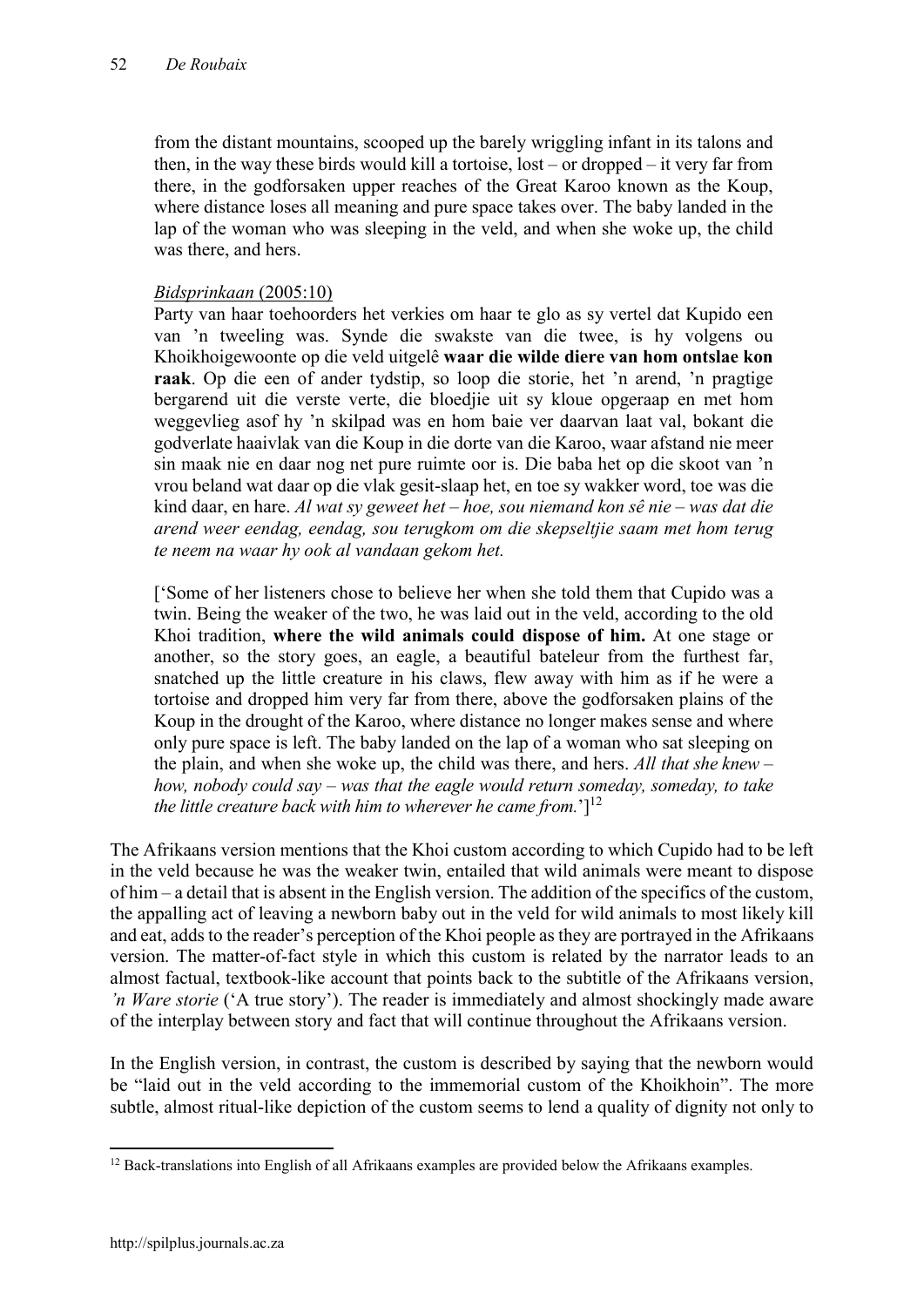the ritual itself but, by extension, to how the Khoi people are portrayed in the English version. This quality is enhanced by the use of the word "immemorial", which stands in contrast with the adjective "ou" ('old') used in the Afrikaans version. The narrator's portrayal of the Khoi tribe in the two versions of the text thus differs significantly, and readers who read either one of the two versions would likely have different initial perspectives on the Khoi people. In a stereoscopic reading, however, the reader is presented with both options, as it were. The contrasting depictions of the Khoi people in the two versions not only allow for the reader to unconsciously "choose" their own perspective, but they also hint at one of the central themes of the novel itself, namely the interplay between versions of a story – whether it be a story, a factual description, a version of history or a true story – and the questionable reliability of factual accounts and histories.

The excerpts provided above also show differences between the two versions which are not directly related to cultural customs, but are nonetheless important to mention here. One such difference that can be seen concerns additional, mostly explanatory, information presented in the English version. For example, the information about the name of the Khoikhoin people is included in the English version – most probably for the benefit of English readers outside of South Africa who might not be familiar with the country's historical background. An indication of the date ("late eighteenth century") is also provided for further contextualisation.

In this paragraph, the Afrikaans version, as shown in the excerpt above, ends the account of Cupido's birth with a prophetic vision that Cupido's mother had had about an eagle that would eventually come to take Cupido away. This vision points toward the end of the novel when Cupido leaves with a character named Arend, the Afrikaans word for "eagle". This sense of the unknown mixed with the supernatural – Cupido's mother knew he would be taken away by an eagle (or Arend), but she did not know how she knew it – emphasises the magical element in the novel. In the same way that the stories surrounding Cupido's birth contain an element of uncertainty and magic, this prophesy of his eventual departure with an eagle is vague and seems to be the result of a supernatural or magical vision. Cupido's mother seems to somehow know that an eagle will take Cupido away to wherever it is that he came from. It is thus not certain where Cupido came from, or where he will go when he eventually departs, only that an eagle is instrumental in both these events. Thus, the addition of the prophesy of the eagle in the Afrikaans version points to a full circle of Cupido's life – he was picked up and dropped into the lap of his mother by an eagle, and will be taken away by an eagle at the end. In this way, Cupido's character, his entire life, is situated within a sphere of magic and uncertainty in the Afrikaans version from a very early stage in the story. The prophesy of the eagle is absent in the English version, and the account of Cupido's birth in this version ends with the eagle dropping him into the lap of the woman who adopts him as her own son. There is thus no foretelling of the eagle's role at the end of Cupido's life and, as such, the symbolism of the eagle as a figure instrumental in Cupido's birth and death – almost a kind of a guide – is not as strong as in the Afrikaans version. The English version presents the reader with mysterious accounts of Cupido's birth but then leaves the reader to discover the rest of Cupido's story for him-/herself.

A stereoscopic reading of this last section of the paragraph illustrates how readers can be pointed towards different possibilities of approaching certain aspects of the novel. For instance, the Afrikaans version, with its symbolic representation of the circle of life and the figure of the eagle central to it, encourages the reader to envisage not only Cupido's birth or his arrival, but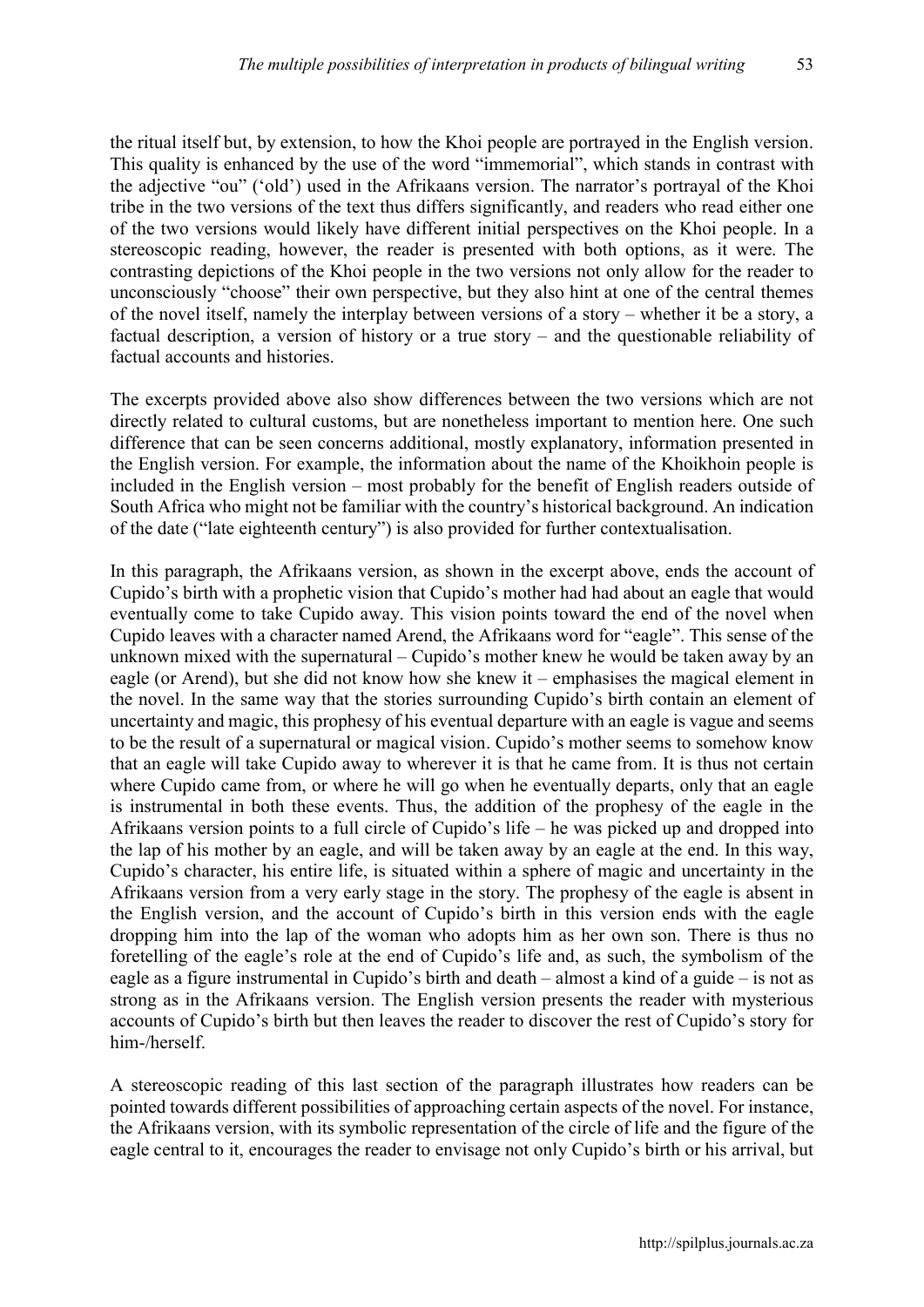his death, or rather departure, as well. As such, the Afrikaans version almost seems to create an expectation that the novel will also deal with Cupido's death or departure, and that the reader will be confronted with it. In this paragraph, the English version focuses on the magical nature of Cupido's birth or arrival. The reader is given the opportunity to view Cupido's life as more open-ended, without mention of an ending. The sense of the unknown adds to the mystery of reading – the reader is not given any hints about which aspects of Cupido's life the novel will deal with, or where in Cupido's life the novel might end, for instance, but rather has to discover it for him-/herself. Reading both versions allows the reader to access both options of approaching Cupido's life story – as a symbolic full circle filled with mystery and uncertainty, or as an open-ended possibility equally alive with mystery and uncertainty.

Another custom of the Khoi described in the novel is the way of paying tribute to the god Heitsi-Eibib by adding a stone to a pile of stones in his honour. As a result of this custom, piles of stones erected in honour of Heitsi-Eibib were visible throughout the landscape as monuments to the god. After his conversion to Christianity, whenever Cupido would come across piles of stones built for Heitsi-Eibib, he would destroy them. In the excerpts below, Cupido's mother takes him to one of these piles of stones shortly after his birth and adds a stone to it.

## *Praying Mantis* (2005:10)

After the birth […] the woman […] took him […] into the veld […] where there was a pile of stones erected by her people, a *heitsi-eibib*, one going back to the beginning of time […]. Because those were the days when the hunter-god Heitsi-Eibib was still going about freely among the people, dying many times and in many ways, and getting reborn all over the place. And whoever passed such a mound was required to add a stone to it, so that one could form part of the people who had lived before, and those still living, and those yet to come, united in the death and life of Heitsi-Eibib.

## *Bidsprinkaan* (2005:16)

Ná die kind se geboorte […] het die vrou die kind […] die veld in geabba […] tot waar daar 'n klipstapel van haar mense was, 'n heitsi-eibib, een wat ver in die tyd teruggegaan het […]. Want dit was in die vroegtyd toe die jagter-god Heitsi-Eibib, die maan-god Heitsi-Eibib, die boodskapper-god Heitsi-Eibib, nog los onder die mense geloop het, en orals doodgegaan het en orals weer opgestaan het. En soos jy by so 'n stapel verbykom, tot vandag toe, sit jy nog 'n klip op die stapel, sodat jy saam met al die mense wat al was en wat nou nog is en wat later sal wees, deel kan hê aan die dood en die lewe van Heitsi-Eibib.

['After the child's birth, the woman carried the child on her back into the veld to where there was a pile of stones of her people, a heitsi-eibib, one that went far back into time. Because it was in the early time when the hunter-god Heitsi-Eibib, the moon-god Heitsi-Eibib, the messenger-god Heitsi-Eibib, still walked freely among the people, and died everywhere and rose again everywhere. And as you pass such a pile, to this day, you add another stone to the pile, so that you can have part of the death and the life of Heitsi-Eibib with all the people who have been and who are and who are yet to be.']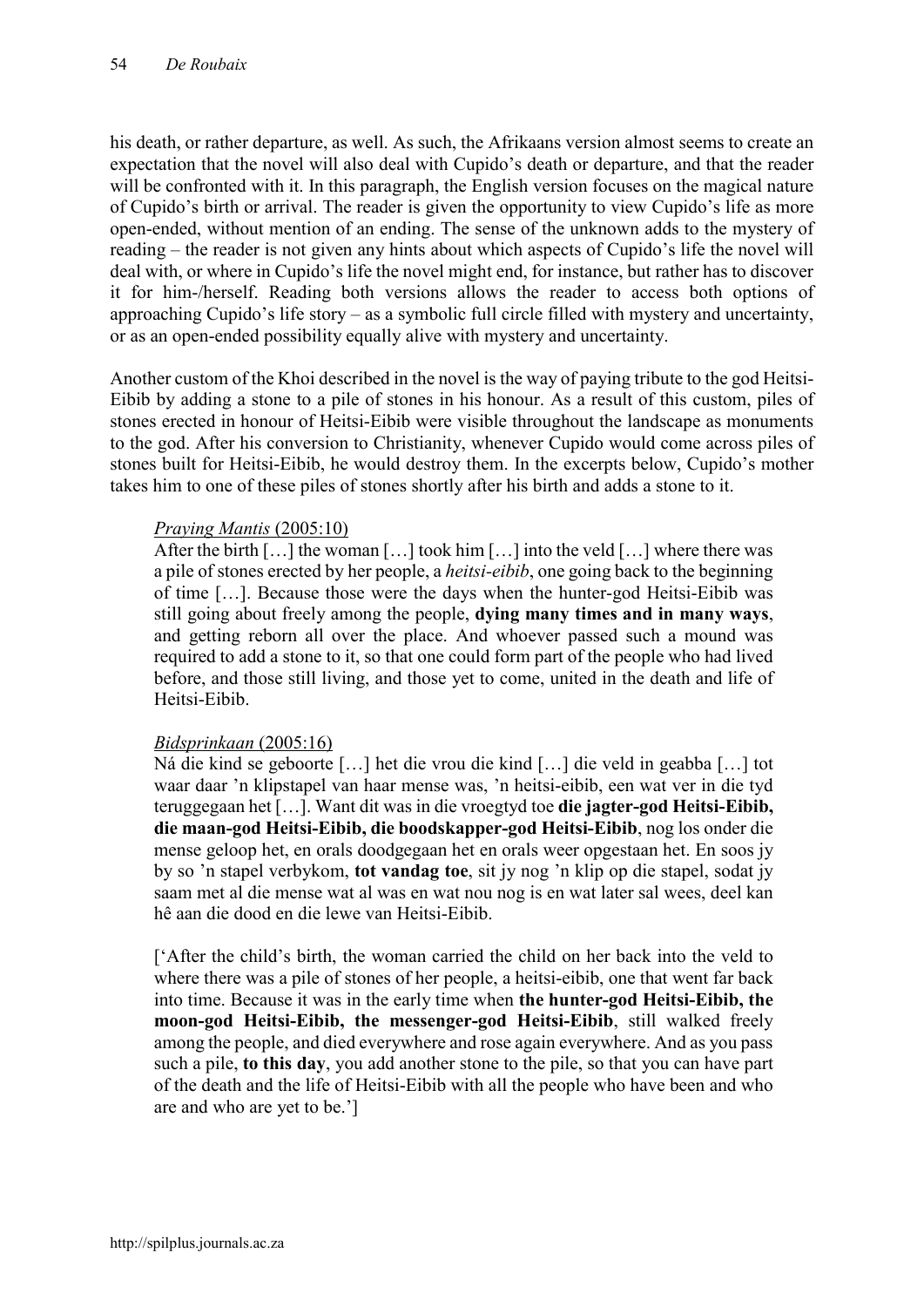The English version of the text describes Heitsi-Eibib as a hunter-god who walked freely among the people. He died "many times and in many ways", and was "reborn all over the place". The Afrikaans version describes him as a hunter-god, a moon-god, a messenger-god who walked freely among the people, and died everywhere and rose again everywhere. When reading the two versions stereoscopically, a more complete description of Heitsi-Eibib arises that is not accessible by reading only one of the two versions. Such a complete description of Heitsi-Eibib would include his various roles or embodiments (hunter-god, moon-god and messenger-god), and that he died everywhere, many times and in many ways, and was reborn everywhere. A complete description of Heitsi-Eibib and the link between him and the custom of adding a stone to a pile in his honour would also include the observation from the Afrikaans version that this custom is still upheld today. This statement seems to anchor the narrator's description of a cultural custom in the real world, pointing towards the boundaries between the real world and the story world, between fact and fiction.

Along with their various cultural customs, many superstitions govern the daily activities of the Khoi. One of these superstitions, related to hares, is mentioned when Cupido is taught to hunt by the god Heitsi-Eibib.

#### *Praying Mantis* (2005:25)

But it is when it comes to hunting that Heitsi-Eibib really takes him in charge. It begins with small buck – oribi, grysbok, suni, steenbok (never a hare, as this repulsive creature with its split lip is the messenger of death).

#### *Bidsprinkaan* (2005:25)

Dit is veral wanneer dit by jag kom dat Heitsi-Eibib hom onder hande neem. Eers is dit net klein bokkies – oorbietjie, soenie, steenbok, grysbok (nooit hase nie, want dié ding met sy lip wat deur die Maan self gesplyt is, bring die tyding van die dood).

['It is especially when it comes to hunting that Heitsi-Eibib takes him in charge. First it is only small buck – oribi, suni, steenbok, Cape grysbok (never hares, because that thing with its lip split by the Moon itself, brings the tiding of death).']

The belief that hares are messengers of death keeps Cupido from hunting them. Here again, combining the depictions of the hare in both versions of the text creates a more detailed, complete portrayal. The hare is viewed as a repulsive creature (as mentioned in the English version) whose lip was split by the moon (as the Afrikaans version recounts). The addition of the belief that the moon split the hare's lip adds to the myth surrounding the creature. The references to the moon and its being a messenger of death also hark back to the description of Heitsi-Eibib discussed above, namely him being a hunter-god, moon-god and messenger-god. Furthermore, the two different versions can lead to different interpretations of how the hare and death are related. In the English version of the text, it is stated that the hare is "the messenger of death", which could be interpreted as the hare delivering messages on behalf of death. The hare would thus work with or even for death, an interpretation that adds to the "repulsive" nature of the creature as depicted here. According to the Afrikaans version, the hare brings the tiding of death. Although this description could be interpreted in the same way as the English version, it seems as if in the Afrikaans version the hare is portrayed as a messenger who has to bring the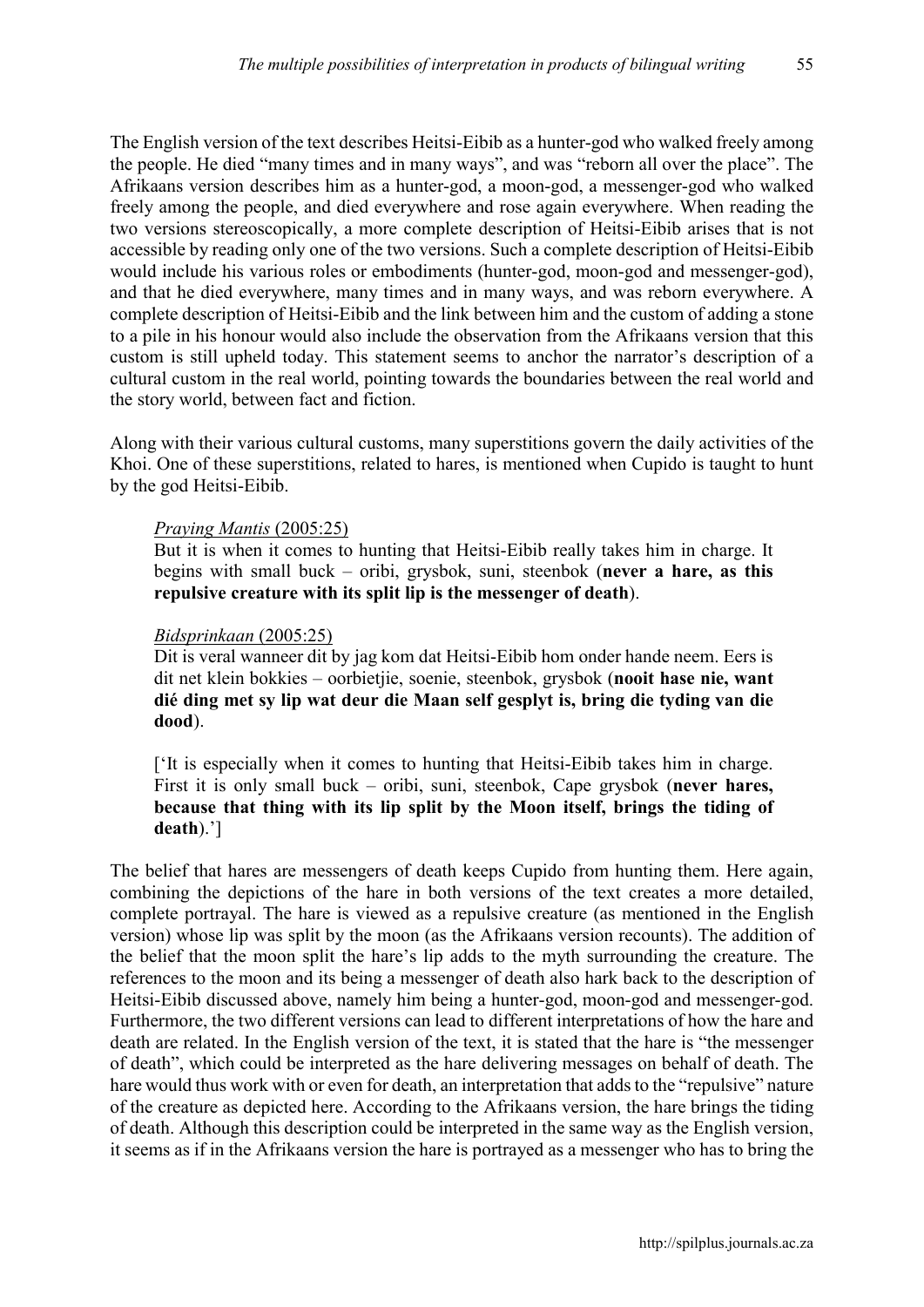tiding of death and is not necessarily instructed or employed by death itself. Naturally, the interpretation would depend on the reader, but a stereoscopic reading of this description of the hare shows how considering even the slightest differences between two versions of a text can open up possibilities of interpretation that might not have been equally obvious or accessible when only one of the versions was read.

## 3.1.2 Characterisation

An investigation of how characters are portrayed in the text, by reading the two versions stereoscopically, can be particularly insightful. Cupido Cockroach is characterised by using various narrative techniques<sup>13</sup>. One of the most common narrative techniques of characterisation, namely a description of the character by the narrator, is shown in the excerpts below:

#### *Praying Mantis* (2005:8)

What was more, as the mother approached the bundle for the second time, it stirred. As if to make quite sure that they would not be mistaken, it even uttered a feeble little sound of whining. And when the black tatters of the scarecrow's tailcoat were unfolded, the baby was alive and staring up at them in mild amusement.

#### *Bidsprinkaan* (2005:14)

Wat meer is, toe die ma weer buk om die bondeltjie op te tel, toe roer dit. En asof die dingetije wil seker maak dat niemand hom vergis nie, uiter hy 'n kermgeluidije. En toe die swart doodskleed van die apiegesiggie wegggevou word, lê hy daar met die sweem van 'n glimlaggie na hulle en kyk, behoorlik asof hy geamuseerd is.

['What was more, when the mother bowed again to pick up the little bundle, it stirred. And as if the little thing wanted to make sure nobody thought they were mistaken, he uttered a small whimpering sound. And when the black shroud was folded away from the little monkey face, he lay there looking at them with the hint of a smile, almost as if he were amused.']

In the Afrikaans version, baby Cupido is described as a creature-like little thing with a face resembling that of a monkey. He is portrayed as barely being human, which refers back to the mysterious accounts of his birth as well as to the opening line of the novel which states that Cupido was "hatched from" the stories told about him (Brink 2005b:3), rather than being born in any natural way. The English version of the text, on the other hand, refers to him as "the baby", making the figure seem more human, and makes no mention of his face resembling that of a monkey. The Afrikaans version therefore seems to depict Cupido as more creature-like than human-like through detailed references to his features that are not present in the English version. The following excerpts serve as further examples:

## *Praying Mantis* (2005:14)

For his mother always keeps him close to her, scared that something might happen to him. One never knows, with a little thing as frail as that, when someone might just give him a shove in passing – and what would happen to him then?

1

<sup>&</sup>lt;sup>13</sup> This paper does not aim to provide a narratological analysis of the novels, and therefore a discussion of narratological elements will not be provided here. Terms such as "characterisation", "narrator", etc. are used here in their most common senses. For a detailed account of narratology, see, for instance, Bal (1999).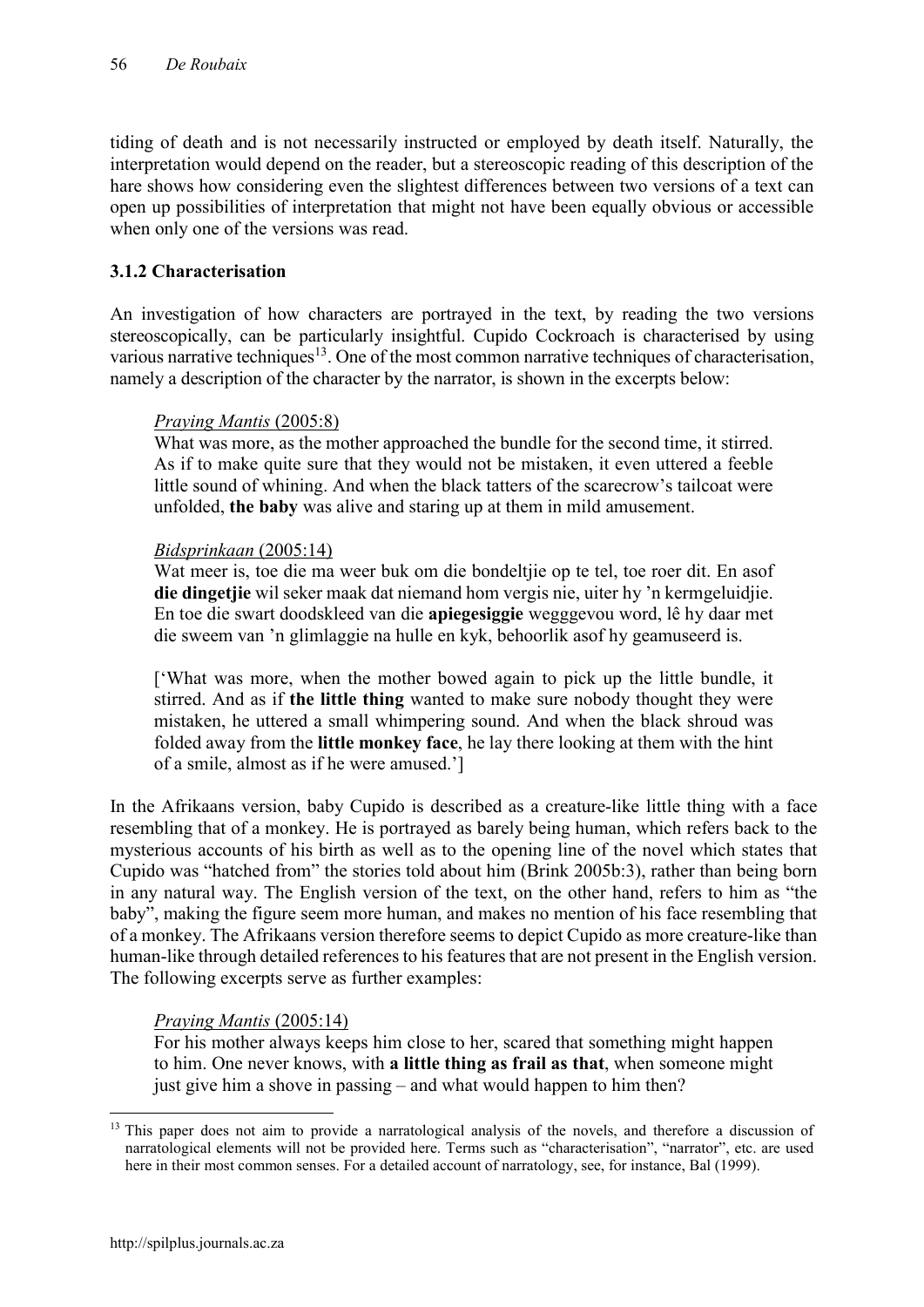#### *Bidsprinkaan* (2005:20)

Want sy ma probeer hom altyd naby haar hou, bang hy sal iets oorkom – hy is so 'n tingerige skepseltjie met sy stokkiesdun arms en sy graatjiebene, netnou gee iemand hom in die verbygaan sommer 'n oorveeg of 'n trap en wat word dan van hom?

['Because his mother tries to always keep him close to her, scared that something might happen to him – he is such a frail little creature with his stick-thin arms and fish-bone legs, what if someone just smacked or kicked him in passing, what would become of him then?']

Here, the Afrikaans version refers to Cupido as a frail little creature, with arms as thin as sticks and equally skinny legs<sup>14</sup>. The imaginative use of language results in a vivid and even comical image created of the young Cupido (a 'frail little creature with his stick-thin arms and fish-bone legs'). In a stereoscopic reading, this image would be accessible to all readers, along with the effect of using rich descriptive language, especially when comparing the above-mentioned description of Cupido in the Afrikaans version with the English version's less colourful description of him as "a little thing as frail as that".

Brink also employs various other narrative strategies to enable readers to construct an image of a character, such as characterisation through dialogue and the direct words of the characters. The owner of the farm on which Cupido and his mother lived when he was a young boy, for instance, is portrayed as an ill-tempered man prone to violence. These characteristics are emphasised by the expletives that the farm owner uses.

## *Praying Mantis* (2005:6)

[A]ll he could do [...] was to mutter, "These **goddamned** creatures multiply like bloody cockroaches, they must be drawn by the smell of food." Whereupon the farmer turned on his heel and left, peevishly slapping the virgin whip against the bottoms of his mole-skin trousers.

#### *Bidsprinkaan* (2005:12)

Al wat hy deur sy baard gebrom het, was: "Die goed teel ook aan nes kakkerlakke. Kom al agter die ruik van kos aan." Klap-klap met die nuwe sweep teen sy molvelbroek se pype, is hy daar weg […]

['All that he muttered through his beard was, "These things breed like cockroaches. Keep following the smell of food." With the new whip slap-slapping against the legs of his mole-skin trousers, he left.']

The farmer's use of expletives in the English version makes him seem more callous and illtempered than he does in the Afrikaans version. A reader examining both versions is confronted with two quite different images of the farmer, and the contrast between the images leads to questions about the creative process and particular decisions made by the author while composing the text. For instance, the reader might be led to question whether or not it was a deliberate decision by the author to portray the character differently in the respective versions,

<sup>1</sup> <sup>14</sup> The Afrikaans word *graatjie* is often used to refer to an exceptionally thin person (mainly a child). The word can also refer to a small fish-bone or to a meerkat.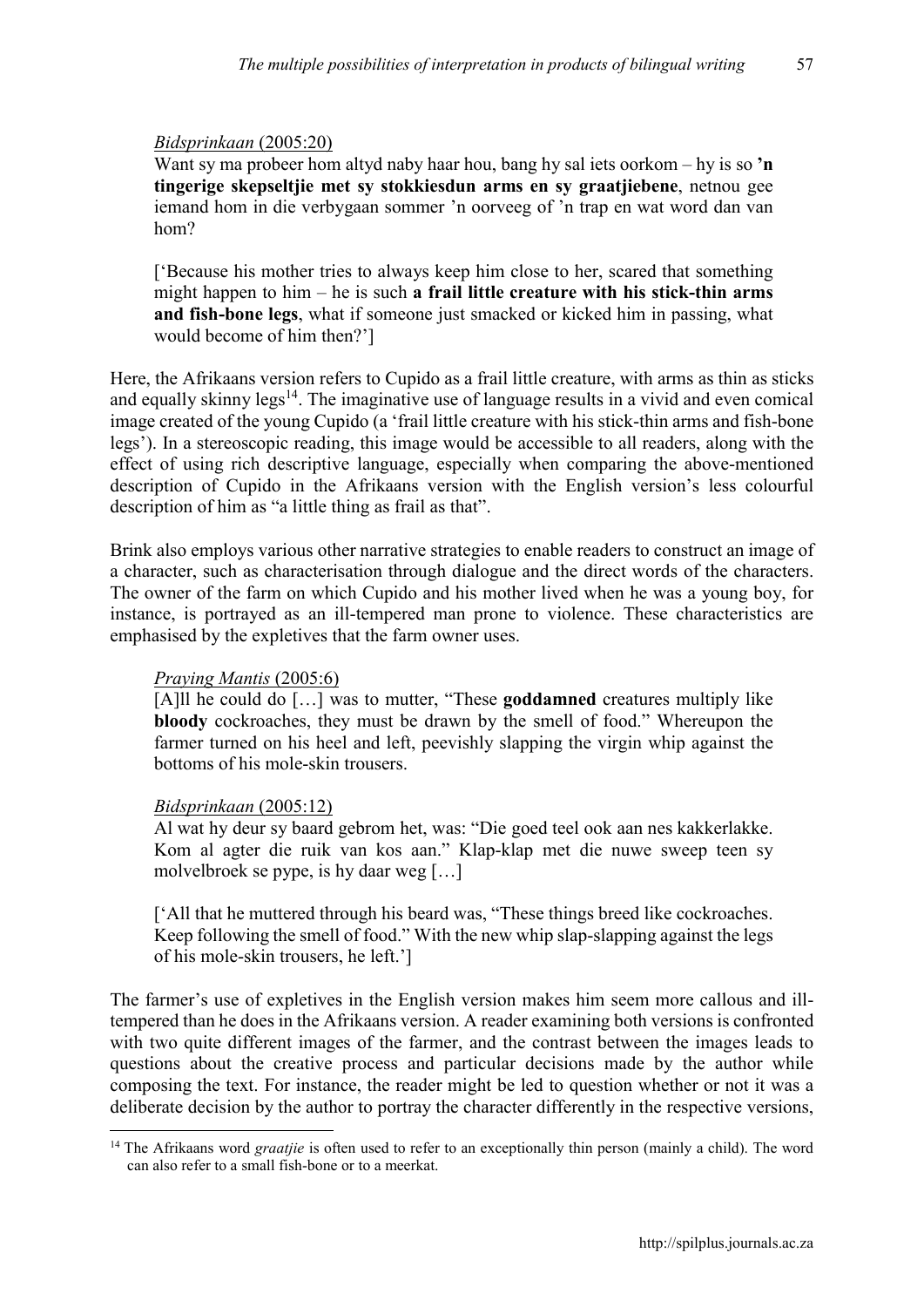or whether the target audience was a motivation for the differences. The stereoscopic reader is thus presented with two different versions of a character, but is also drawn in to consider the creative process and the impact that word choice or style can have on characterisation, for instance, as this example has shown.

Another important difference between the two versions of the novel that influences the portrayal of a character is the narrator's description of Cupido's sexual prowess.

#### *Praying Mantis* (2005:63)

There is no need to enter into more embarrassing detail, except to mention that in the course of the following years Cupido also availed himself of every willing girlchild on the farm. As well as of a selection of ewes from the goat and sheep flocks, the three turkeys, and whatever else it pleased the heavens to place within his reach.

#### *Bidsprinkaan* (2005:61)

Oor verdere ontugtige besonderhede is dit beter om nie uit te wei nie, behalwe om te vermeld dat Kupido in die loop van die volgende jare toegang gevind het tot al wat vroutjieskind op die Baas se werf was.

['On further immoral details it is better not to expand, except to mention that Cupido, in the course of the following years, found access to every girl-child in the Boss's yard.']

Cupido is portrayed here as a virile man who had his way with many different women, but not only women – also sheep, goats, turkeys, etc. Cupido's sexual encounters with animals are only mentioned in the English version, and this refers back to the blurb thereof where it is said that "Cupido Cockroach became the greatest drinker, liar, fornicator and fighter of his region". The Afrikaans version seems to address this aspect of Cupido's characterisation with more modesty, and merely mentions that Cupido found access to all females within his reach. A stereoscopic reader, faced with two different images of Cupido, might be drawn in to consider motivations for and implications of including or excluding such details from the two versions.

## 3.1.3 Textual accounts of events

The final category of examples that will be discussed is the textual accounts of events, described either by the narrator or by particular characters. In the first example, both versions of the novel provide a brief account of battles fought between white farming communities and Xhosa tribes.

#### *Praying Mantis* (2005:82)

As the Xhosa incursions from across the Great Fish River became more and more unstoppable, the general feelings of apprehension and open distress were aggravated by stories of San raids in the north and even a slave rebellion at Stellenbosch.

…

Entire farmer families were massacred, all their names duly recorded in official registers. Numerous Khoi and Xhosa were shot, unrecorded.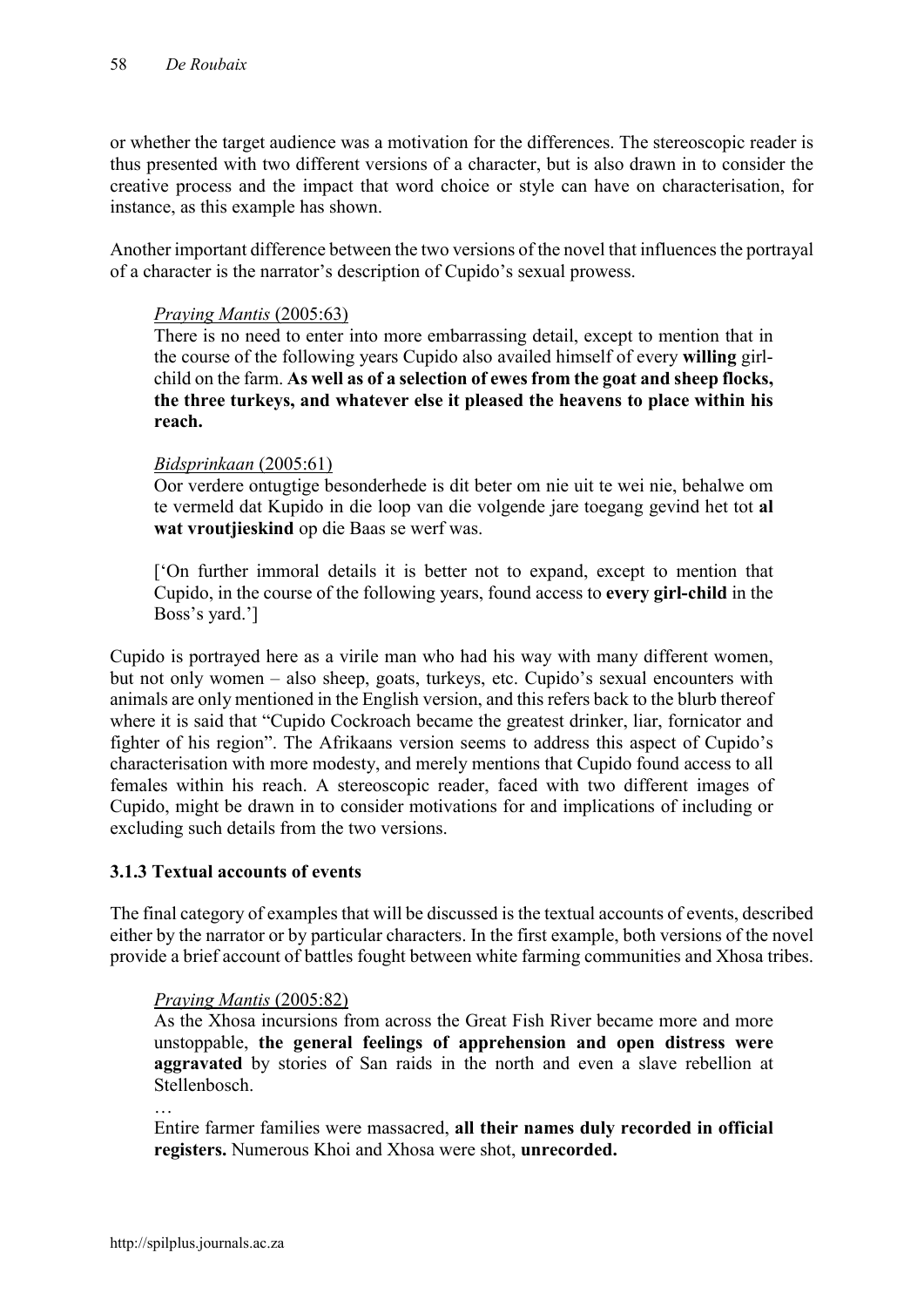#### *Bidsprinkaan* (2005:78)

Terwyl dit by die dag moeiliker was om die Xhosas se invalle oor die Visrivier te keer, was daar stories van Sanstrooptogte uit die noorde en selfs 'n slaweopstand by Stellenbosch.

…

Hele boerefamilies is uitgemoor. Tallose Khoi en Xhosas is doodgeskiet.

['While it became more difficult each day to stop the Xhosas' invasions across the Fish River, there were stories of San raids from the north and even a slave rebellion at Stellenbosch.

… Entire farmer families were massacred. Countless Khoi and Xhosas were shot dead.']

According to the English version, reports of raids by the San and slave uprisings in Stellenbosch contributed to increased apprehension and distress during the time. The Afrikaans version mentions the reports of the San raids and the slave rebellion, but does not comment on the emotional impact of these reports. The incursions had many casualties among farmer, Khoi and Xhosa families. The English version states that after the battles, historical records showed that the names of the farmer families who died were recorded, but the names of the Xhosa and Khoi families who died, were not. This allusion to the questionable reliability of history and the subjectivity of historiography links to one of the central themes of the novel, as well as a common theme in many of Brink's works. The description of the battles in the English version seems to be more emotional – especially with the focus on the injustice of history in recording the casualties. The Afrikaans version does not refer to the historical records of these battles. Instead, it is stated matter-of-factly that farmer families as well as Khoi and Xhosas were killed. In a stereoscopic reading, the reader is made aware of different approaches to relating historical events in a novel – either by using a more emotional approach likely to evoke stronger feelings from the reader, or a more matter-of-fact approach. The difference between these two approaches becomes clear to the stereoscopic reader, and allows them to consider on a metatextual level why the author used these different approaches to recount these events to his different audiences.

Details of events in the narrative, even small events in the lives of characters with no obvious significance, as seen from the perspective of various characters, enable readers to form their own interpretations of the events. Where the details of events differ between the two versions of the novel, readers' interpretations of the event as well as their image of a particular character, in some cases, could be different. In the example below, Reverend James Read speaks of his daughter and mentions that Cupido built her cradle.

#### *Praying Mantis* (2005:136)

It is gratifying to note here that it was Brother Cupido who insisted on making the child's cradle.

#### *Bidsprinkaan* (2005:124)

Dit verskaf my heelwat genoegdoening om hier te vermeld dat broeder Kupido die kind se wiegie gemaak het.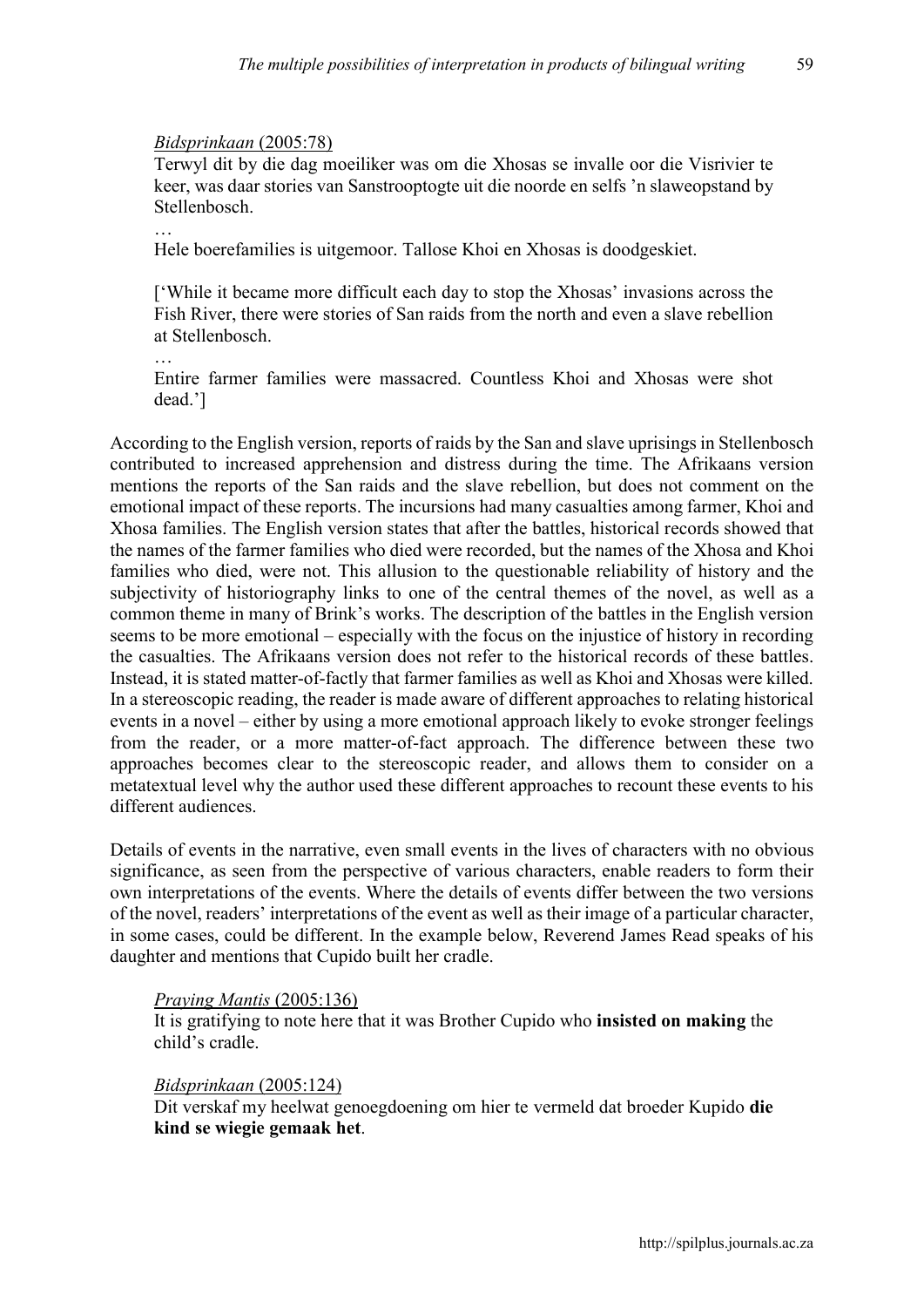['It gives me considerable satisfaction to note here that brother Cupido made the child's cradle.']

Reverend James Read's account of the event differs in the two versions of the text: in the Afrikaans version, he merely mentions that Cupido made the cradle, but in the English one, he emphasises that Cupido "insisted" on making the cradle. Not only does this difference portray two different accounts of Cupido's involvement in making the cradle – a pronounced desire to do so versus something that merely happened – it could also cause readers to construct different versions of Cupido's character.

A similar situation arises in the following example, where two different accounts of an event influence the construction of a character's image. In this example, a description of the skies at nightfall includes a reference to a past event, namely when the evil god Gaunab fled from the good god Tsui-Goab after losing a battle. According to this tale, the Milky Way marks Gaunab's trail across the skies.

## *Praying Mantis* (2005:7)

By that time the moon was out, a mere sliver of light in the sky, the Milky Way strewn with star dust that marked the route followed by the evil god Gaunab as he fled from the spot of the last in his long line of battles with the good god Tsui-Goab, to die out of sight in peace.

## *Bidsprinkaan* (2005:13)

Die maan was al uit, skaars 'n blinkerige skerfie in die donker, die Melkweg bestrooi met sterstof soos die bose god Gaunab vanslewe die aftog geblaas het ná die laaste in sy lang reeks gevegte teen die goeie god Tsui-Goab, toe hy gevlug het om eenkant moerig dood te gaan.

['The moon was already out, merely a shiny shard in the dark, the Milky Way strewn with star dust as the evil god Gaunab once beat a hasty retreat after the last of his long series of fights against the good god Tsui-Goab, when he fled to die alone and angry.']

According to the English version, Gaunab fled from Tsui-Goab to be able to "die out of sight in peace". The Afrikaans version, however, says that Gaunab fled to die alone, out of the way, and "moerig" (an Afrikaans colloquialism meaning "angry"). In comparison with the English version that has Gaunab die in peace, him dying "moerig" in the Afrikaans version leads to two markedly different interpretations of the event, and the stereoscopic reader – faced with both possible interpretations – is invited to consider them both.

## 4. Discussion

Central to many theoretical explorations of the phenomenon of self-translation is the question of whether authors are the best or ideal translators of their own work (cf. Krause 2007:167). Whyte (2002:68) quotes Paul Valéry, who argues that:

> [t]here is no such thing as 'the real meaning' of a text. The author has no special authority. Whatever he may have wanted to say, he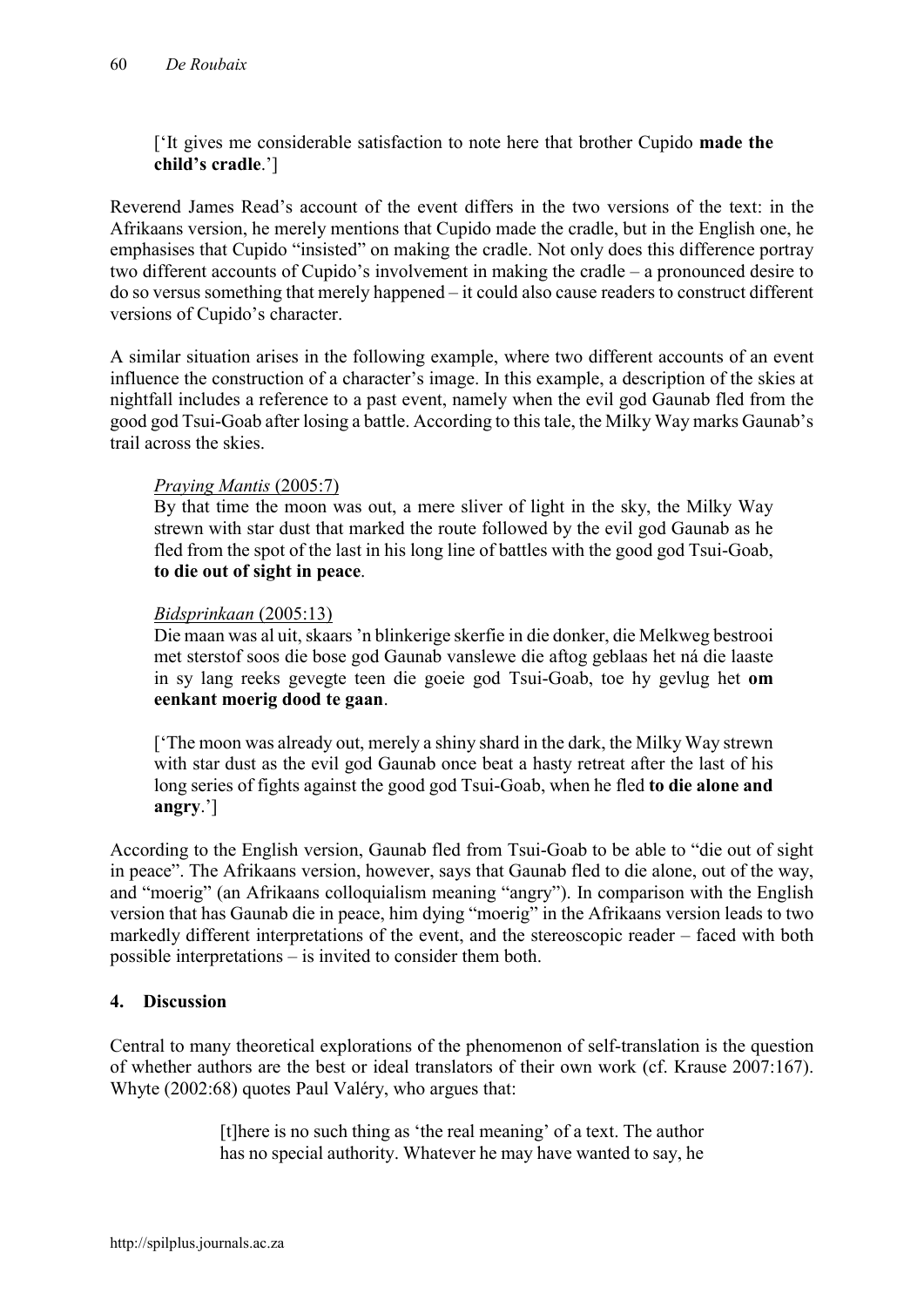has written what he has written. Once published, a text is, so to speak, a mechanism which everyone can use in his own way as best he can: it is not certain that its constructor uses it better than the next man. Besides, if he really knows what he wanted to do, this knowledge always interferes with his perception of what he has done.

With regard to bilingual writers such as Brink, it could be argued that they have double the chance to write what they want to say, to paraphrase Valéry. Producing two versions of the same text that are not meant to be viewed as translations sets these authors free from any (possible) constraints that fidelity to an original might have imposed on a translation or subsequent version of a text. The freedom to compose two (or more) texts that, in theory at least, could be completely different from one another enables bilingual writers to pursue potential avenues of interpretation or exploration that might not have been possible when producing only a single text or even when self-translating. Bilingual writers are free to change the courses of their stories, the characteristics of their characters, the portrayal of events and whatever they want to in the different textual versions. Evidence of such differences is clear and can be seen in the examples from *Praying Mantis* and *Bidsprinkaan* provided above.

Stereoscopic readers are transported by the two parallel versions to an "interliminal space" (Gaddis Rose 1997) between two languages where they are made aware that "there is no meaning transfer as such" (Pym 2009:112). Constructing meaning is based on interpretation, which remains a personal and subjective activity influenced by a reader's entire world of experience, including their own experience of the text. Authors thus create texts that lead readers to various and varying interpretations. Features of these texts, such as the genre, style and setting, as well as textual elements such as word choice, metaphors, imagery and sounds, lead readers toward certain possible interpretations to which they are always free to add their own. Accordingly, versions of a text, such as *Praying Mantis* and *Bidsprinkaan*, written in the style of magical realism with a strong focus on the blurring of boundaries between reality and fiction, history and myth, real and imagined, etc., lead readers to interpretations that might otherwise have seemed far-fetched or impossible.

The subjective nature of interpretation makes it a particularly difficult phenomenon to address scientifically. With reference to the differences between *Praying Mantis* and *Bidsprinkaan*, one is continuously tempted to speculate how certain omissions or additions might influence a readers' interpretation of an event or image of a character. Without studying real readers' responses, however, implications of differences between the two versions of the text remain speculations.

Just as every time a storyteller tells or retells a story to different audiences s/he might tell it somewhat differently (on account of, for instance, the audience, the place, the context, even the mood of the storyteller), the bilingual writer creates an alternative version of his story for various readers in two different languages. Reading these versions stereoscopically reveals how the two versions point to one another. It highlights the similarities and the differences not only between the versions themselves – the stories told, events recounted, characters described, and the language and style used to do so – but also between the two contexts or cultural environments for which each version was created. The stereoscopic reader is thus granted insight into the author's creative process, and also into the larger contexts surrounding both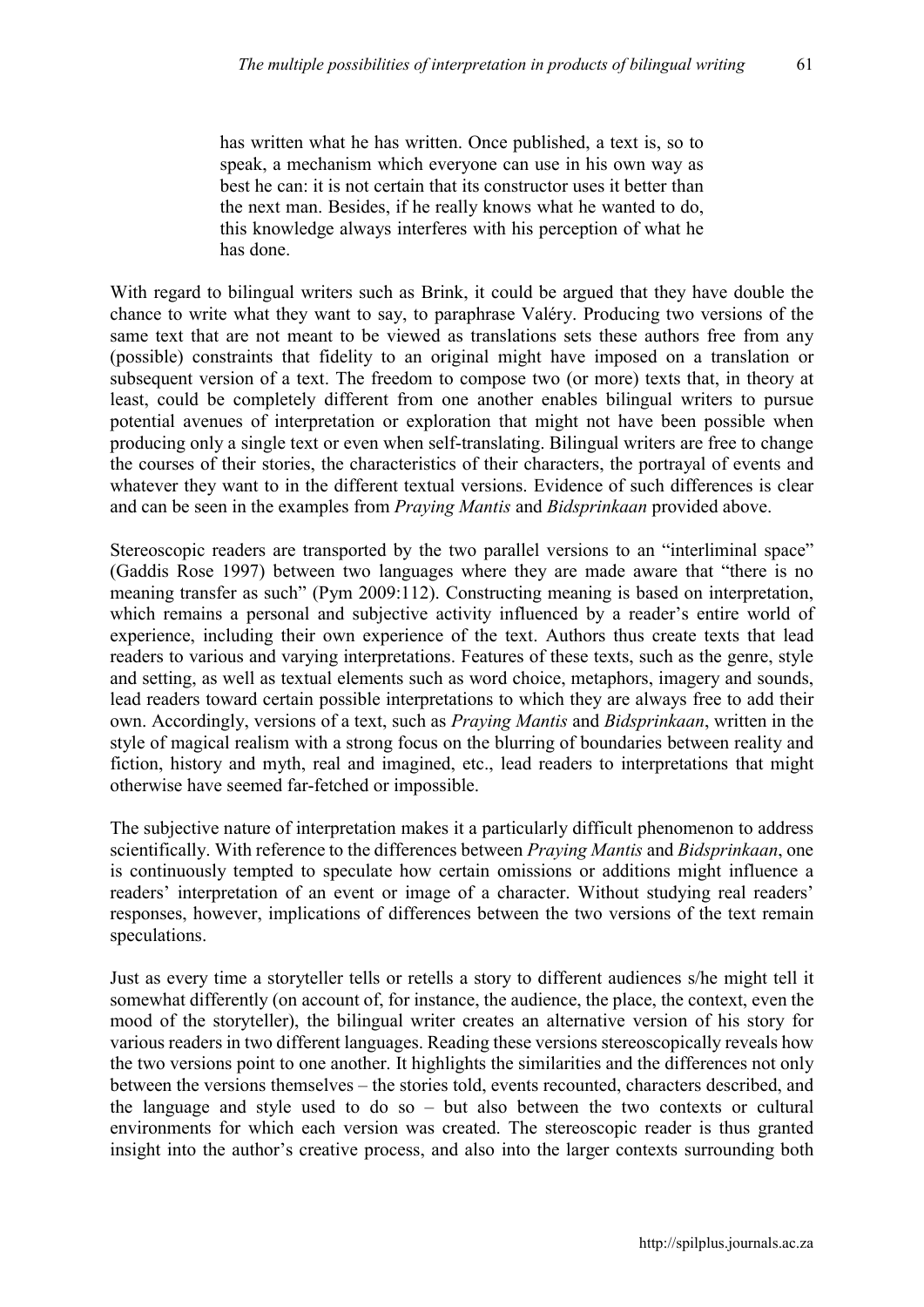versions. Additional explanatory information, for instance, is often included in one version of a bilingual work (such as in the first example in section 3.1.1) in order to clarify something for readers of that version. In the other language version, where the author feels that readers would not require additional clarification, it would be left out. Reading the two versions stereoscopically and perceiving these differences thus make the readers aware of different audiences reading the text from perhaps different perspectives or worlds of experience. Stereoscopically reading both versions of a bilingual text highlights the dual existence of the text not only in the use of two different languages, but also by making the reader aware of various contexts in which the text is situated. The reader is thereby also made aware of differences or gaps between the two versions, the two languages and the two cultures (Gentes 2013:269).

According to Anker (2008:7), *Praying Mantis* provides detailed accounts of both the magical and the realistic to the extent that an in-between magical-realistic space is created in which the magical is described realistically, almost matter-of-factly, and the exaggerated description of the realistic at times acquires magical qualities. Situating magical elements in realistic spaces such as the Karoo, Anker (2008) argues, places further emphasis on the magical elements in and possibilities of the text. In some cases, elements or objects in the text that combine both the magical and the realistic hold special significance. One example is Cupido's experience of the traveller Servaas Ziervogel's mirrors. The mirrors, along with music and stories, represent one kind of magic used by Ziervogel to control Cupido and his people. Cupido's experience with the mirrors highlights the experience of the magical *in* the realistic (Anker 2008:7) to the extent that the mirrors become a metaphor for the two worlds Cupido finds himself in, and for his hybrid identity. Cupido's use of the mirror becomes symbolic of how the mystical world of Cupido's Khoi culture and the Western world of Servaas Ziervogel come into contact and eventually blur and merge. The excerpts below provide a glimpse of the magical bond between Cupido and the mirror(s):

## *Praying Mantis* (2005:46):

From each of the frames the same face looks back at him. He starts scurrying from one to the next, trying to surprise the stranger, but every time the face is there, imitating him, moving away when Cupido does, returning on cue. Whenever he steals round to the back, there is nothing. In the front, the face keeps on returning. After a long time Cupido dares to ask, 'Who is this thing with the many-times face?' 'Don't you know him then?'

'Never seen him, Baas. He cannot be from these parts. He came with you on the wagon, didn't he?' He shakes his head. From where he is standing, he can see six or seven of the strange faces also shaking their heads […] 'They must belong to the grey-feet,' he says. 'The *hai-noen*. Perhaps they are shadow people from the other side. *Sobo khoin*. But they don't look dangerous. Only, one can never be sure.'

## (2005:61)

One event softens the blow of parting, and that is Servaas Ziervogel's decision, as he takes his final leave, to present Cupido with one of his miraculous mirrors. With this artefact in his possession, Cupido is prepared to face whatever the future may hold for him. Through many years he will keep the mirror carefully wrapped in its shroud of black crape, removing it only on very special occasions to confer with that ubiquitous stranger who also, inexplicably, turns out to be another self.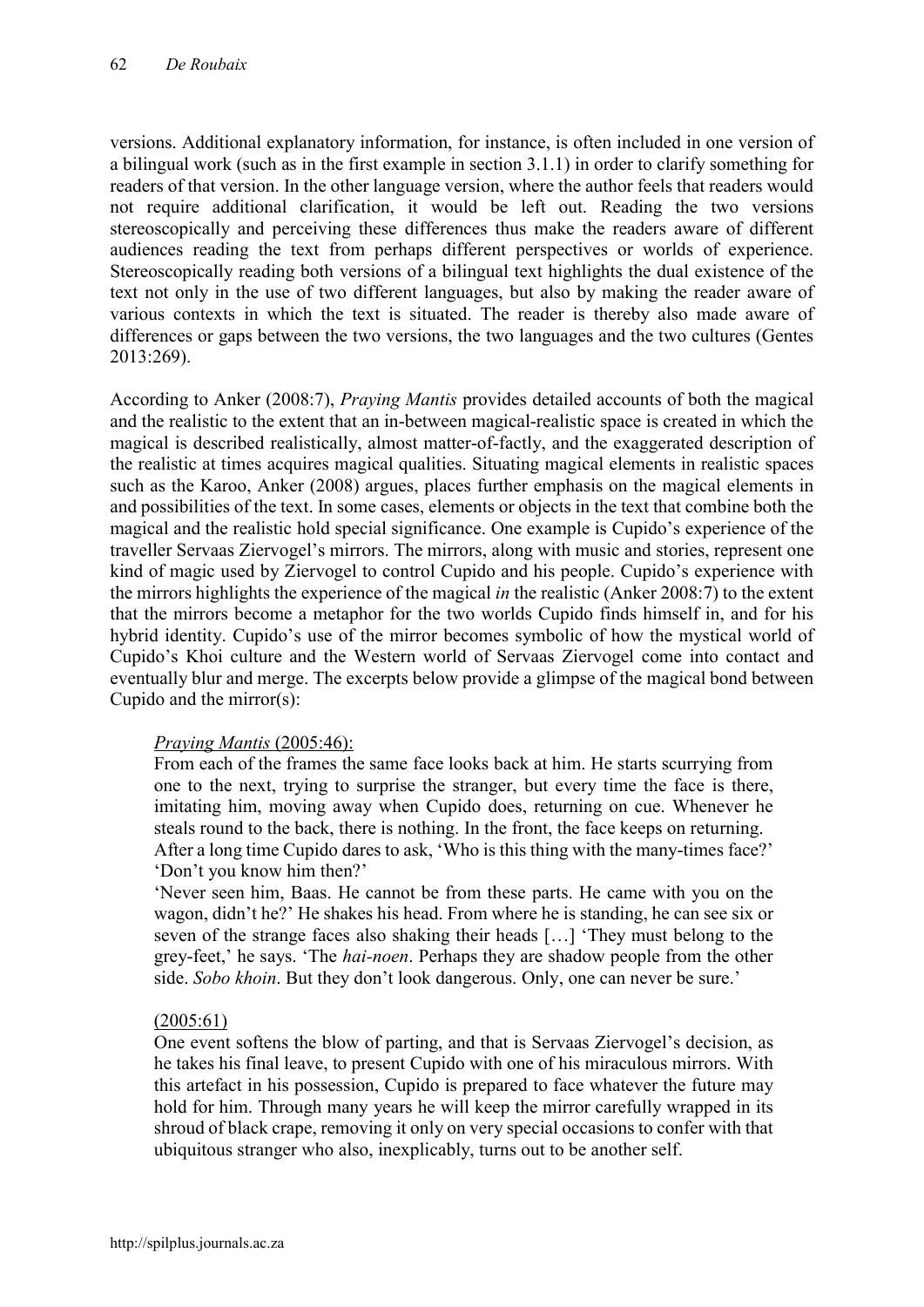This object that Cupido was initially suspicious of eventually became his trusted advisor. When the mirror accidentally broke, Cupido explained his grief to the Reverend James Read by saying "I was in that mirror, Brother Read. Now I left myself behind. What will happen to me?". Cupido cannot conceive of a future without his "other self", pointing to the hybridity of his identity. The image of the two Cupidos, the real one and the one in the mirror, that portrays his hybrid identity corresponds with how Ariel Dorfman (2003:33) views his own bilingual existence: "Though what I finally arrived at was not the victory of one tongue over the other but rather a cohabitation, my two languages reaching a truce in order to help the body they were lodged in to survive".

## 5. Conclusion

St-Pierre (1996:233) argues "that translation cannot be divorced from writing, that originality and creativity are not characteristic only of the latter, that translation is not mere reproduction". Loffredo and Perteghella (2006:4) agree with this view and even criticise the concept of 'originality'. According to them, "'translation' as a form of writing is always already inherent in the source text. Texts do not occur out of nothing, but recur as altered forms of pre-existing texts – as intertexts" (Loffredo and Perteghella 2006:4). This idea is echoed by Bassnett (2013), who argues that many authors who live bilingually and biculturally, and whose literary works are created from these spaces, do not necessarily produce an "original" and subsequent "selftranslation". Often their texts are hybrid works themselves, rewritings of one another (cf., for instance, Brink in Viljoen 2005, and wa Thiong'o 2009). For Bassnett (2013:23-24), selftranslation and bilingual writing is *rewriting*, and she suggests that translation/rewriting should be considered, in the Borgesian sense, "as one of many drafts or readings of a text". This emphasis on considering products of bilingual writing and self-translation as hybrid works that all constitute many drafts or readings of the text, is at the centre of the argument for this paper. The different linguistic versions of a text represent different drafts or readings of a text which, when read together, form the total text that exists in different mediums, has different audiences, evokes different images, etc.

A stereoscopic reading of *Praying Mantis* and *Bidsprinkaan* shows how the two versions, when read together, make up a total text in which differences between the two versions make readers aware of alternative perspectives on various aspects of the novel itself and the contexts within which the novel is situated. According to Gaddis Rose (1997:75), an important advantage of stereoscopic reading is the way in which it can be used to "show how translating and translations make the reading of literary texts richer. 'Richer' includes more complex, more problematic, more troublesome". In between the two versions of a text, she argues (1997:75), the "interliminal text'<sup>15</sup>, unwritten but paraphrasable [emerges, and this] interliminality is the gift translation gives to readers of literature".

For Nayak (2010:48), referring to the identities of bilingual writers, it is imperative that boundaries are "made flexible to the extent that they become permeable and no longer remain the rigid markers of identities. Once the boundaries are dismantled or blurred, then an effort can be made to bring the two seemingly separate identities of the bilingual writer together and

**<sup>.</sup>** <sup>15</sup> According to Pym (2009:112), the concept "interliminal space [...] remains in need of clear definition". An investigation of the relationship, if any, between this concept and Bhabha's (1994) notion of a 'third space' might be instrumental in this regard, as would an investigation of how the concepts of 'interliminal space' and 'third space' relate to what Beaujour (1989) has termed a "hypothetical total text".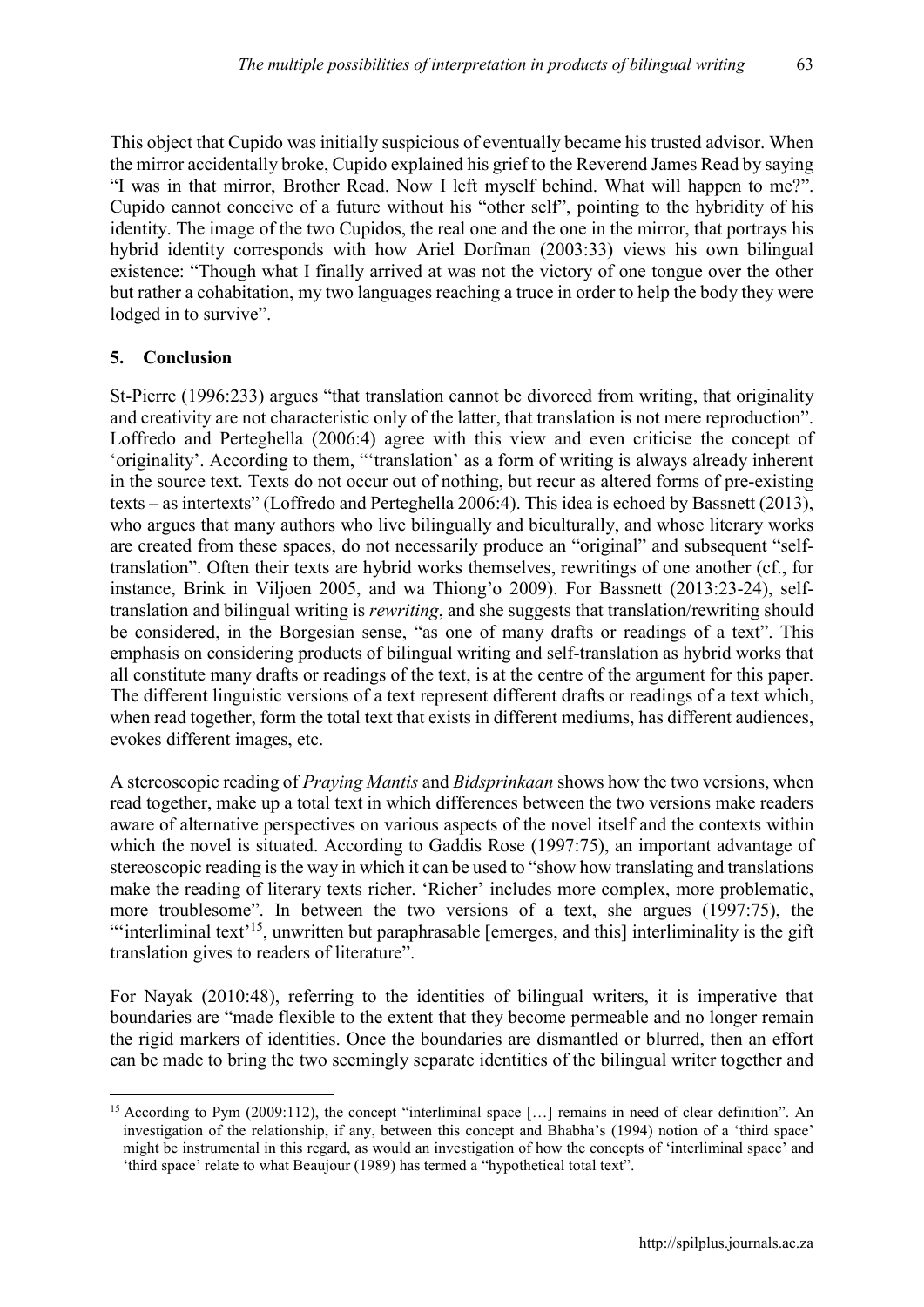see them as part of a larger whole". Extending this idea to Brink's case, it becomes important not to view him as an Afrikaans writer, an international writer, a self-translator, etc. Rather, boundaries between these multiple roles should be dismantled in order to see them as part of a larger whole (also cf. De Roubaix 2012). Accordingly, boundaries between different versions of bilingual texts should be dismantled in order to view them as one total text existing in versions in two languages. Of course, one cannot assume that every reader is able to or interested in reading both versions of a bilingual text<sup>16</sup>. Stereoscopic reading remains a rare activity employed by very few readers. However, Nayak (2010:48) argues that even for readers who do not have access to both versions of a bilingual text, or prefer to read only one version, "the reception of the text will be a more informed one if the concerned text is not seen as belonging to only that linguistic literary tradition, but as belonging to an altogether different literary tradition that is outside the binary and belongs to a hybrid 'third space'".

In an essay entitled *Stories of history: Re-imagining the past in post-apartheid narrative*, Brink (1998:31) proposes "a transgression of the boundaries of an originary sensual perception" with the objective of "infusing the ordinary with a sense of the extraordinary, the everyday with a sense of the fantastic, producing a result in which the whole is decidedly more than the sum of its parts". Brink has realised this vision in *Praying Mantis* and *Bidsprinkaan* by simultaneously creating two versions (in two different languages) that form a whole, total text – one that travels beyond the traditional notions of writing and translating and that challenges readers to do the same. Situating this text in a sphere of magical realism, where boundaries are constantly transgressed and where even the ordinary is given "a sense of the extraordinary" (Brink 1998:31), Brink creates a text that invites readers to participate in constructing meanings and imagining different interpretations. Furthermore, when reading both versions of the text, readers are made aware of differences related to the languages themselves, and are also made aware of other readers and of different environments within which the versions will be received. The stereoscopic reader not only gains access to one story written in two languages and for different audiences, but is also provided with an insight into the creative process of the bilingual writer. Considering these different elements in and surrounding the two versions of a text and their creation allows stereoscopic readers to construct a richer total text that occupies an interliminal space.

## References

Anker, J. 2008. Magiese realisme en die religieuse in Bidsprinkaan. *Tydskrif vir Letterkunde*  45(2): 5-19.

Author unknown. 2012. Promises, promises: A barbed love-letter to South Africa from one of its most famous novelists. *The Economist*, 25 August. Available online: [http://www.economist.com/node/21560848?zid=319&ah=17af09b0281b01505c226b1e574f5](http://www.economist.com/node/21560848?zid=319&ah=17af09b0281b01505c226b1e574f5cc1) [cc1](http://www.economist.com/node/21560848?zid=319&ah=17af09b0281b01505c226b1e574f5cc1) (Accessed 4 March 2014).

Bal, M. 1999. *Narratology: Introduction to the theory of narrative*. Toronto: University of Toronto Press.

 $\overline{a}$ <sup>16</sup> See Gentes (2013) for an exploration of publishing bilingual editions of self-translations.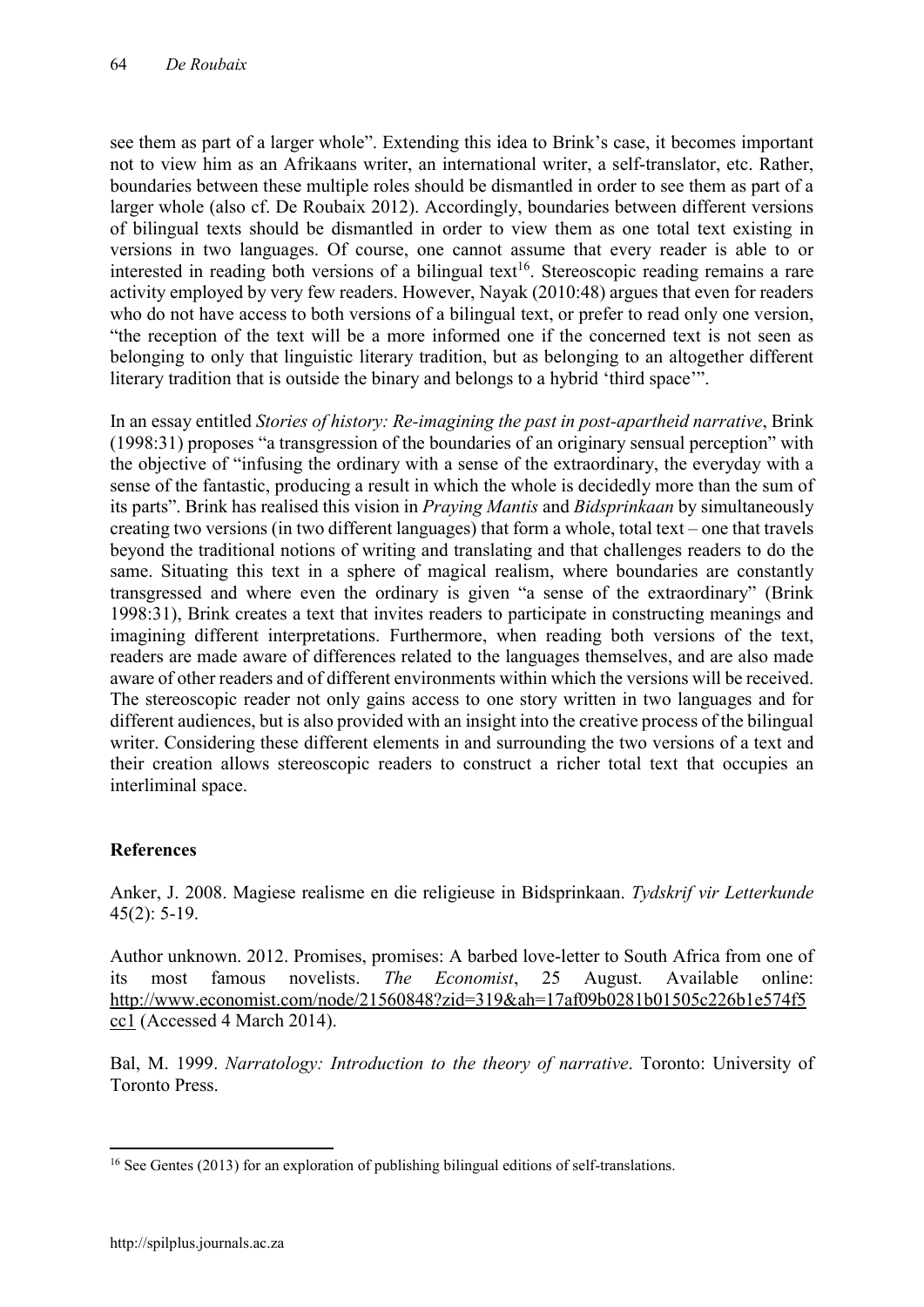Bassnett, S. 2013. The self-translator as rewriter. In A. Cordingley (ed.) *Self-translation: Brokering originality in hybrid culture*. London: Bloomsbury. pp. 13-25.

Beaujour, E.K. 1989. *Alien tongues: Bilingual Russian writers of the "first" emigration*. Ithaca: Cornell University Press.

Bhabha, H. 1994. *The location of culture*. London: Routledge.

Bowers, M.A. 2004. *Magic(al) realism*. London: Routledge.

Boyden, M. and L. De Bleeker. 2013. Introduction. *Orbis Litterarum* 68(3): 177-187.

Brand, G. 2005. Van 'vergeet' geen sprake, van 'begeestering' wel. *Cape Librarian* 49(4): 15-16.

Brink, A.P. 1998. Stories of history: Reimagining the past in post-apartheid narrative. In S. Nuttall and C. Coetzee (eds.) *The making of memory in South Africa*. Cape Town: Oxford University Press. pp. 29-42.

Brink, A.P. 2005a. *Bidsprinkaan: 'n Ware storie*. Cape Town: Human & Rousseau.

Brink, A.P. 2005b. *Praying mantis*. London: Secker & Warburg.

Burger, W. 2007. Dis sterk doepa daai maar is dit al wat ons het? *Journal of Literary Studies*  23(1): 81-95.

Cordingley, A. 2013. Introduction. In A. Cordingley (ed.) *Self-translation: Brokering originality in hybrid culture*. London: Bloomsbury. pp. 1-10.

Day, E. 2012. André Brink: 'There's a particular audacity involved in imagining yourself as a black woman'. *The Guardian*, 26 August. Available online: [http://www.theguardian.com/](http://www.theguardian.com/ books/2012/aug/26/andre-brink-interview-philida-slavery)  [books/2012/aug/26/andre-brink-interview-philida-slavery](http://www.theguardian.com/ books/2012/aug/26/andre-brink-interview-philida-slavery) (Accessed 4 March 2014).

De Roubaix, L. 2012. Where boundaries blur: André Brink as writer, bilingual writer, translator and self-translator. In I. Herrero and T. Klaiman (eds.) *Versatility in translation studies: Selected papers of the CETRA research seminar in translation studies 2011*. Available online: https://www.arts.kuleuven.be/cetra/papers/files/de-roubaix.pdf (Accessed 8 November 2013).

Desai, A. 2003. Various lives. In I. de Courtivron (ed.) *Lives in translation: Bilingual writers on identity and creativity*. New York: Palgrave Macmillan. pp. 11-17.

Djebar, A. 2003. Writing in the language of the Other. In I. de Courtivron (ed.) *Lives in translation: Bilingual writers on identity and creativity*. New York: Palgrave Macmillan. pp. 19-27.

Dorfman, A. 2003. The wandering bigamists of language. In I. de Courtivron (ed.) *Lives in translation: Bilingual writers on identity and creativity*. New York: Palgrave Macmillan. pp. 29-37.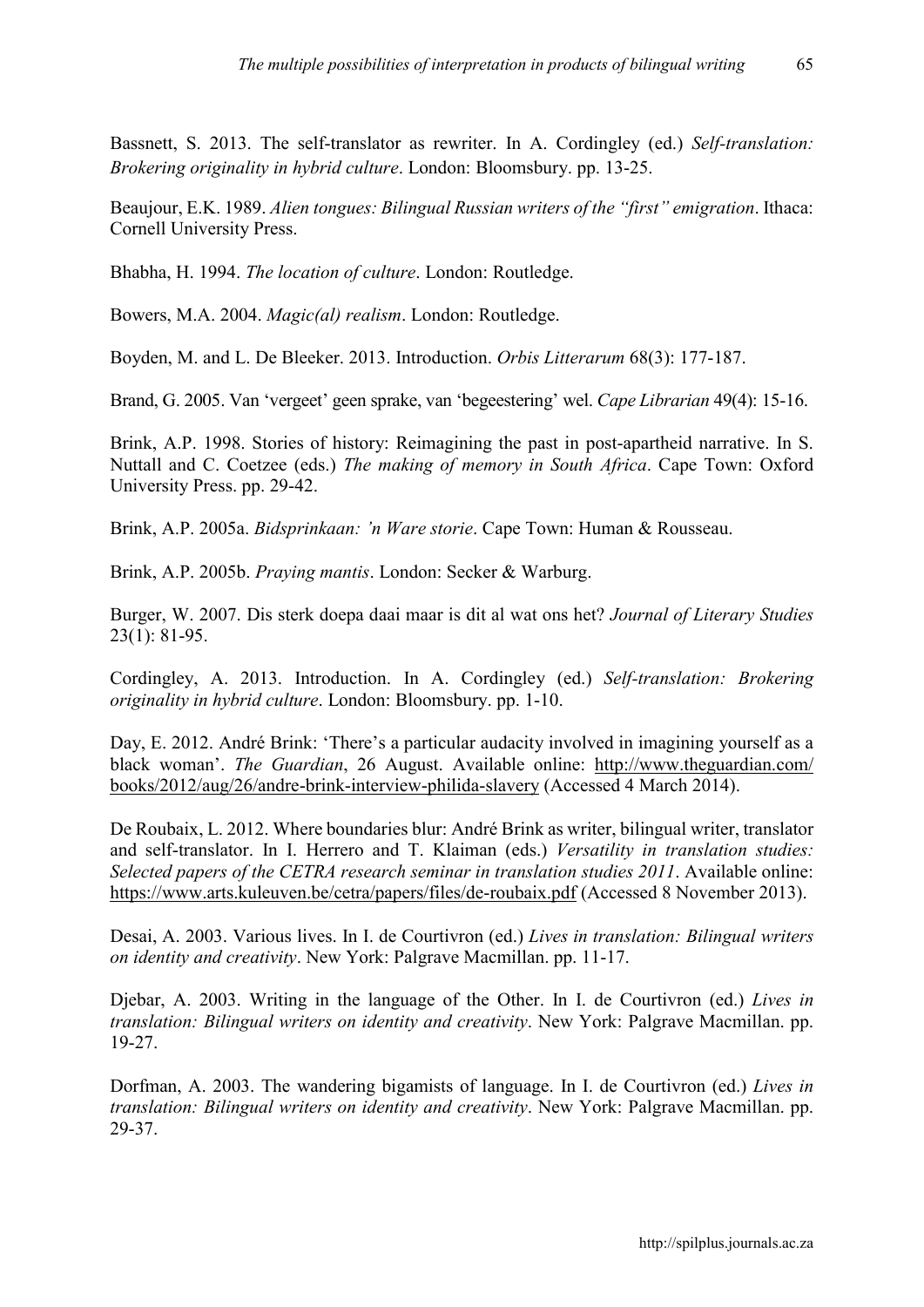Dovey, C. 2013. Cape fear: 'Philida,' by André Brink. *The New York Times*, 15 February. Available online: [http://www.nytimes.com/2013/02/17/books/review/philida-by-andre-brink](http://www.nytimes.com/2013/02/17/books/review/philida-by-andre-brink .html?pagewanted=all&_r=0)  .html?pagewanted=all& $r=0$  (Accessed 4 March 2014).

Fitch, B.T. 1988. *Beckett and Babel: An investigation into the status of the bilingual work*. Toronto: University of Toronto Press.

Flanery, P. 2012. Philida by André Brink: Review. *The Telegraph*, 14 August. Available online: [http://www.telegraph.co.uk/culture/books/bookreviews/9464788/Philida-by-Andre-Brink](http://www.telegraph.co.uk/culture/books/bookreviews/9464788/Philida-by-Andre-Brink-review.html)[review.html](http://www.telegraph.co.uk/culture/books/bookreviews/9464788/Philida-by-Andre-Brink-review.html) (Accessed 4 March 2014).

Gaddis Rose, M. 1997. *Translation and literary criticism: Translation as analysis*. Manchester: St. Jerome.

Genette, G. 1997. *Paratexts: Thresholds of interpretation*. Cambridge: Cambridge University Press.

Gentes, E. 2013. Potentials and pitfalls of publishing self-translations as bilingual editions. *Orbis Litterarum* 68(3): 266-281.

Grutman, R. 2009. Self-translation. In M. Baker and G. Saldanha (eds.) *The Routledge encyclopedia of translation studies*. London: Routledge. pp. 257-260.

Hegi, U. 1997. *Tearing the silence: On being German in America*. New York: Simon & **Schuster** 

Hokenson, J.W. and M. Munson. 2007. *The bilingual text: History and theory of literary selftranslation*. Manchester: St. Jerome.

Kauer, U. 2007. The need to storify: Re-inventing the past in André Brink's novels. In A.H. Rønning and L. Johannessen (eds.) *Readings of the particular: The postcolonial in the postnational*. Amsterdam: Rodopi. pp. 57-70.

Krause, C. 2007. Eadar Dà Chànan: Self-translation, the bilingual edition and modern Scottish Gaelic poetry. Doctoral dissertation. Edinburgh: University of Edinburgh.

Loffredo, E. and M. Perteghella. (eds.) 2006. *Translation and creativity*: *Perspectives on creative writing and translation studies*. London: Continuum.

Nayak, A. 2010. Search for a third space: A postcolonial reading of the bilingual writer in Indian literary scenario, through Manoj Das as a case study. *SKASE Journal of Literary Studies* (Online) 2(1): 36-50.

Painter, D. 2005. Die ander kant van wat nou is: 'n Resensie van André P. Brink se *Bidsprinkaan*. *Die Vrye Afrikaan*, 19 August.

Pym, A. 2009. *Exploring translation theories*. New York: Routledge.